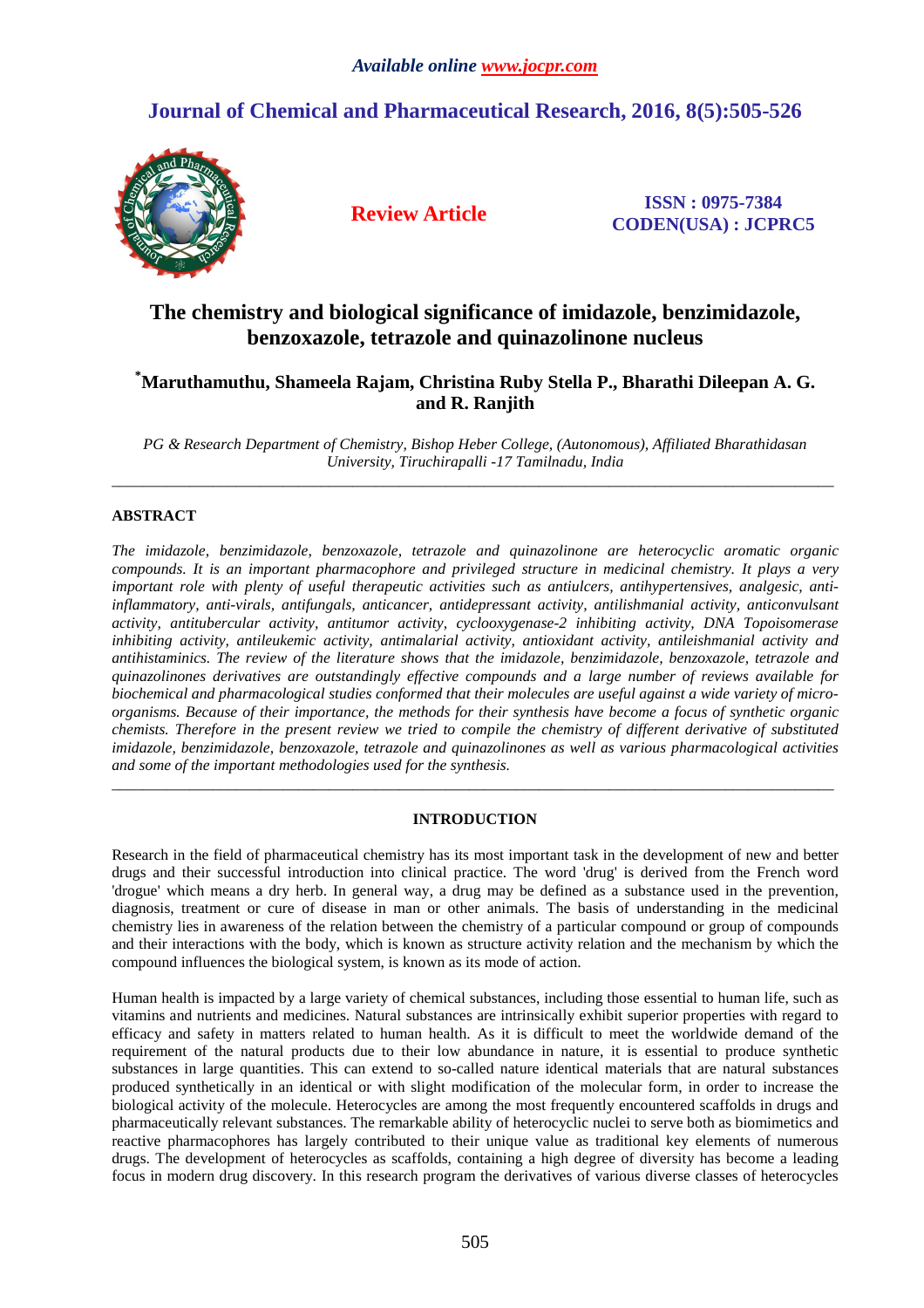e.g., imidazole, benzimidazole, benzoxazole, tetrazole, and quinazolinone were developed. Certain possible modifications on the heterocyclic ring by the addition of diverse substituents may lead to new products with better biological profiles. As a result of the biological activity exhibited by the heterocyclic molecules, the development of new chemical entities (NCEs) is the focus of intense activity in pharmaceutical industry. Various types of newly synthesized molecules may be very good at blocking the action or killing the pathogens without harming the human cells so as to prevent or cure the disease. The nitrogen, oxygen and sulphur heterocycles are an attractive source of compounds for the identification of new biological probes. The main aim is to design and synthesize molecules involving the use of structural motif commonly found in majority of well-established drug molecules. The research work is mainly concentrated on the above points.

\_\_\_\_\_\_\_\_\_\_\_\_\_\_\_\_\_\_\_\_\_\_\_\_\_\_\_\_\_\_\_\_\_\_\_\_\_\_\_\_\_\_\_\_\_\_\_\_\_\_\_\_\_\_\_\_\_\_\_\_\_\_\_\_\_\_\_\_\_\_\_\_\_\_\_\_\_\_

## **1.1 Heterocycles**

Heterocycles are organic compounds containing at least one atom of carbon, and at least one element other than carbon, such as sulfur, oxygen or nitrogen within a ring structure Eicher *et al.,* (**2003**) 1 . Heterocyclic chemistry is the branch of chemistry dealing with synthesis, properties, and applications of heterocycles. The history of heterocyclic chemistry began in the 1800's, in step with the development of organic chemistry. Some noteworthy developments: Campaigne *et al*.,(**1986**) 2 **1818**: Brugnatelli isolates alloxan from uric acid; **1832**: Dobereiner produces furfural (a furan compound) by treating starch with sulfuric acid; **1834**: Runge obtains the pyrrole ("fiery oil") by dry distillation of bones; **1906**: Friedlander synthesizes indigo, allowing synthetic chemistry to displace a large agricultural industry; **1936**: Treibs isolates chlorophyll derivatives from crude oil, explaining the biological origin of petroleum; **1951**: Chargaff's rules are described, highlighting the role of heterocyclic compounds (purines and pyrimidines) in the genetic code. Heterocycles form by far the largest of the classical divisions of organic chemistry and are of immense importance biologically, industrially, and indeed to the functioning of any developed human society. For more than a century, heterocycles have constituted one of the largest area of research in organic chemistry. Among the approximately 20 million chemical compounds identified by the end of the second millennium, more than two-thirds are fully or partially aromatic, and approximately half are heterocyclic. The presence of heterocycles in all kinds of organic compounds of interest in biology, pharmacology, optics, electronics, material sciences, and so on is very well known. The majority of pharmaceuticals and biologically active agrochemicals are heterocyclic. There are countless heterocyclic additives and modifiers used in industries as varied as cosmetics, information storage, and plastics. Heterocycles play an important role in biochemical processes because the side groups of the most typical and essential constituents of living cells, DNA and RNA, are based on aromatic heterocycles Balaban, *et al.,(***2004**) 3 .

Heterocyclic systems occur in a wide variety of natural and synthetic compounds and are essential to life in various ways. Certain derivatives are produced in nature by various animals and plants. Frequently, the naturally occurring heterocycles are structurally complex. Most of the sugars and their derivatives including vitamin-C exist largely in the form of five membered (furan) or six membered (pyran) rings containing one oxygen atom. Cinchona bark has been used for several hundred years as treatment for malaria. The active constituent is quinine. Many quinolines were synthesized in the hope of finding a better antimalarial than quinine e.g. Plasmoquine, Pentaquine and Chloroquine. Caffeine (1,3,7-trimethylxanthine) is the major stimulant in tea and coffee. The most of the alkaloids which are nitrogenous bases occurring in plants contains heterocyclic ring system. Camphothecin (an alkaloid) has attracted much interest as an anticancer agent. The powerful antibiotics penicillins and cephalosporins contain a β– lactam unit. Heterocycles are of great importance in the metabolic activities. Among these few compounds are thiamin, riboflavin, nicotinic acid, pyridoxine folic acid, biotin, vitamin E, chlorophyll, haemoglobin, adenine, purine, pyrimidine, hormones etc. Many natural drugs such as quinine, papaverine, emetine, theophylline, atropine, procaine, codeine, morphine and reserpine are heterocycles.

The synthetic heterocyclic drugs are still more numerous and include most of the hypnotics, anticonvulsants, analeptics, antihistaminics, antithyroid drugs, also many antiseptics, fungicides, vasopressor modifiers. Most of the compounds we know as synthetic drugs such as diazepam, chlorpromazine, isoniazid, metronidazole, azidothymidine, barbiturates, antipyrine, captopril and methotrexate are heterocycles. Many pesticides are heterocyclic e.g. the weed-killers paraquat, diquat and simazine, and the insecticides such as rotenome, diazinon and minazon. Heterocyclic rings constitute a large number of synthetic dyes e.g. mauveine. Many commercially available dyestuffs are compounds with quinoline ring. Some of the cyanine dyes are of immense importance in photography. Heterocycles also act as important constituent in plastic and resins such as melanin and cumarone are polymerized to yield useful plastics and resins. Antioxidant piperidine is used in rubber industry. Heterocycles are also used as important analytical reagents. These include o-phenanthroline, dipyridyl oxine and nitrone. The ready availability of furfural from agricultural wastes has resulted in its becoming one of the most valuable industrial sources of many aliphatic compounds which can be formed from it by simple chemical processes.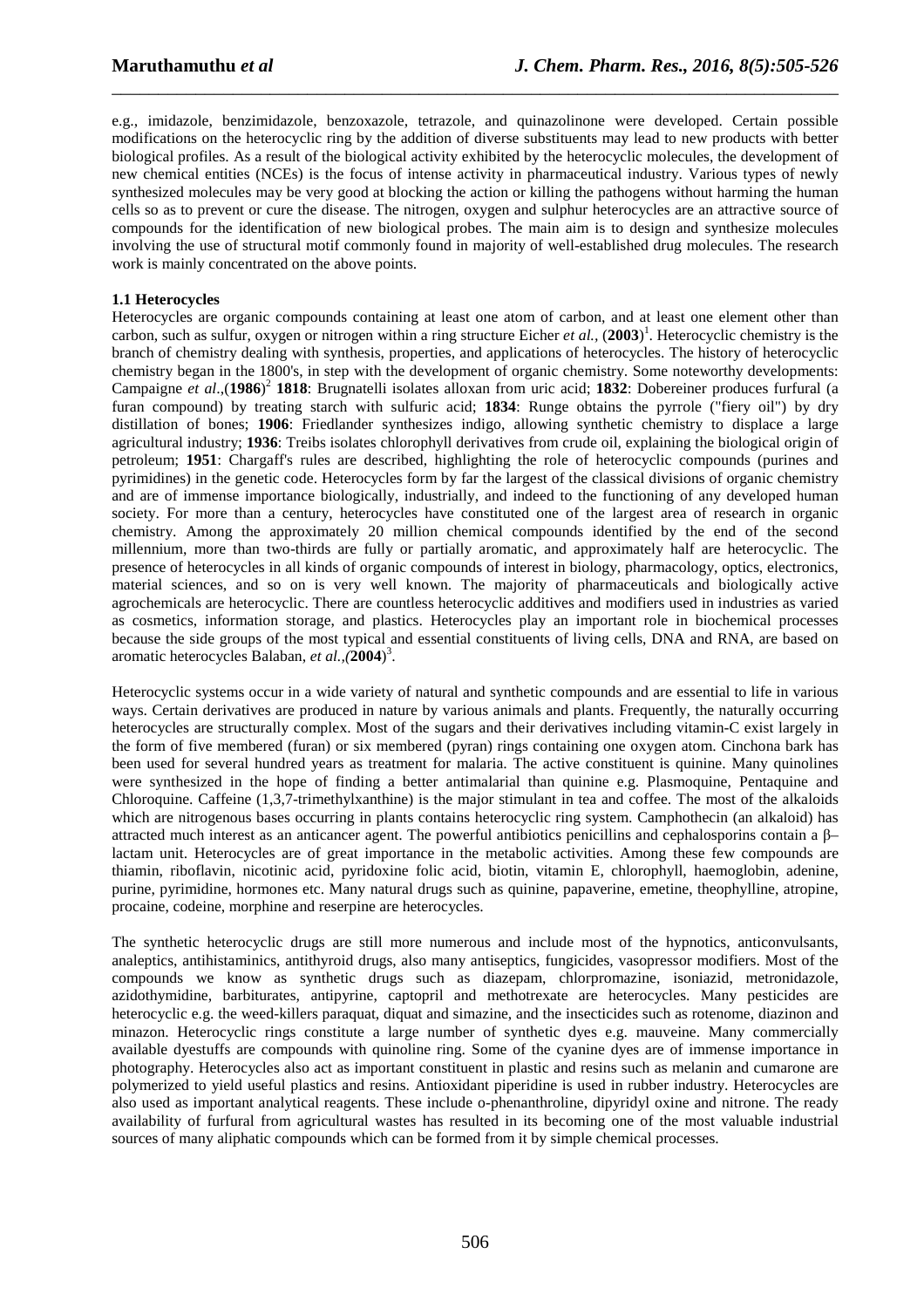#### **1.2 Azoles**

Five membered heterocyclic compounds containing one or more heteroatoms, at least one of which must be nitrogen are termed as azoles. The simplest azole, pyrrole (**1**) contains one nitrogen atom. The ring containing two nitrogen atoms; one oxygen and one nitrogen atom; one sulphur and one nitrogen atom in 1, 2-position are designated as pyrazole (**2**), isoxazole (**3**) and isothiazole (**4**) respectively. When both the heteroatoms are represent in a 1,3 relationship then they are referred as imidazole (**5**), oxazole (**6**) and thiazole (**7**) respectively. A five membered ring containing three nitrogen atoms is known as triazole such as 1, 2,3-triazole (**8**) and 1,2,4-triazole (**9**). While a five membered ring containing four nitrogen atoms is known as tetrazole (**10**). Azoles are found widely in natural sources and there are several drugs available which contain azole ring in their molecular framework.

\_\_\_\_\_\_\_\_\_\_\_\_\_\_\_\_\_\_\_\_\_\_\_\_\_\_\_\_\_\_\_\_\_\_\_\_\_\_\_\_\_\_\_\_\_\_\_\_\_\_\_\_\_\_\_\_\_\_\_\_\_\_\_\_\_\_\_\_\_\_\_\_\_\_\_\_\_\_



Heterocyclic compounds are a very wide and an expanding area of chemistry as well as pharmacology. Aromatics and heteroaromatic thiocyanato compounds are useful intermediates in the synthesis of heterocycles such as imidazole, benzimidazole, benzoxazole, benzothiazoles, thiazines etc. Thiocyanation of aromatics and hetero aromatics is an important carbon-hetero atom bond formation in organic synthesis Roberto *et al.,* (**2000**) 4 . Thiocyanation approach is the most beneficial process for direct induction of sulphur atom into the organic molecules Kelly *et al.,* (**1993**) 5 . In addition, the thiocyanate group shows a significant functionality in several anticancer agents Rajendra et al., (**1995**) 6 .

Synthesis of various substituted imidazole ,benzimidazole, benzoxazole, tetrazole and quinazolinones from aryl thiocyanates have received considerable attention during the last two decades as they are endowed with a variety of biological activities and have a wide range of therapeutic properties.



#### **1.3 Thiocyanate**

The thiocyanate radical has a close similarity in its chemical property to halogens, which may be named "pseudo halogen". Thiocyanate shares its negative charge approximately equally between sulfur and nitrogen. As a consequence, thiocyanate can act as a nucleophile at either sulfur or nitrogen as it is an ambidentate ligand.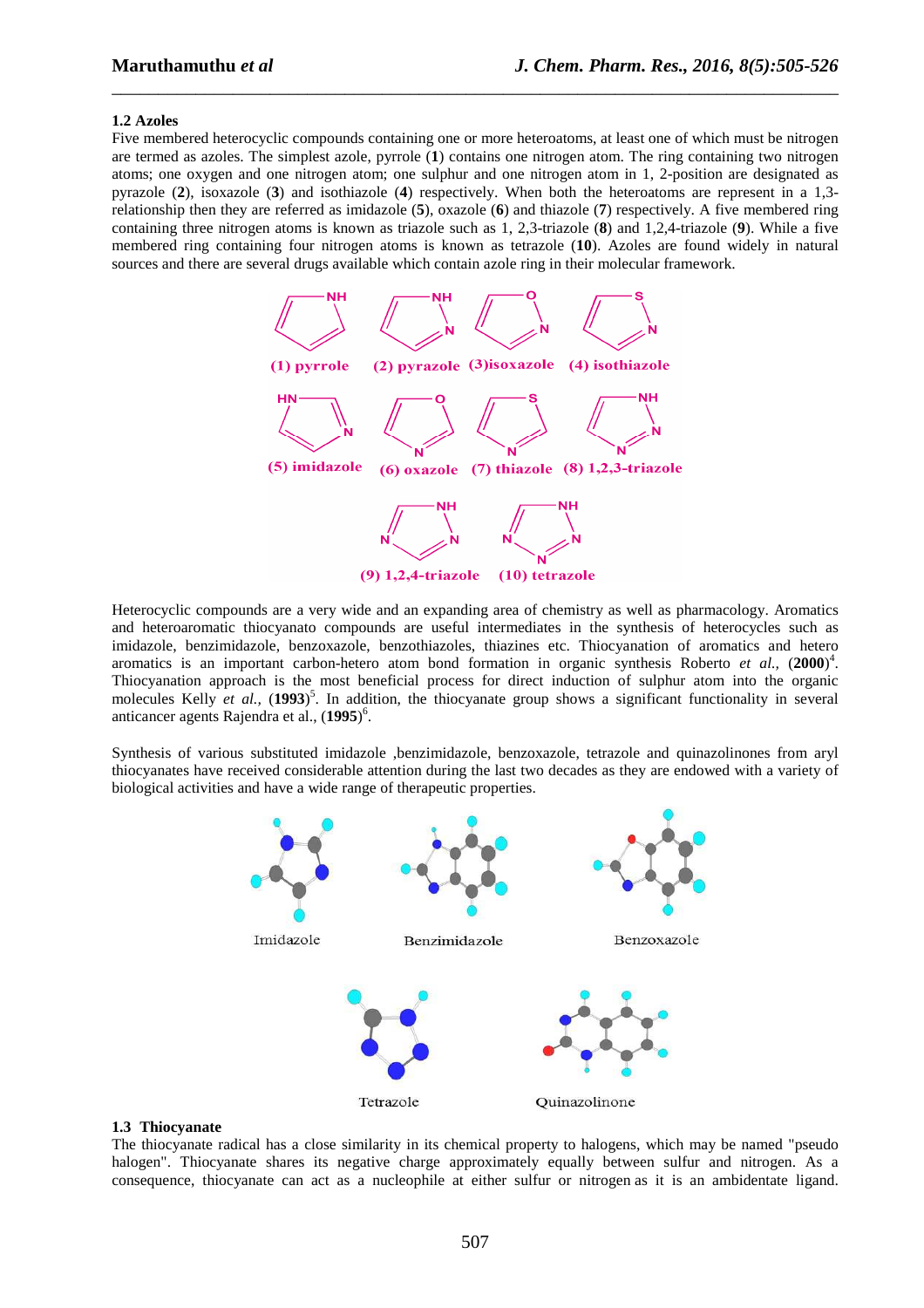Thiocyanate is the anion [SCN]<sup>−</sup>. It is the conjugate base of thiocyanic acid. Common derivatives include the colourless salts potassium thiocyanate and sodium thiocyanate. Organic compounds containing the functional group SCN are also called thiocyanates. Mercury(II) thiocyanate was formerly used in pyrotechnics Conner *et al.*, (2006)<sup>7</sup>.

\_\_\_\_\_\_\_\_\_\_\_\_\_\_\_\_\_\_\_\_\_\_\_\_\_\_\_\_\_\_\_\_\_\_\_\_\_\_\_\_\_\_\_\_\_\_\_\_\_\_\_\_\_\_\_\_\_\_\_\_\_\_\_\_\_\_\_\_\_\_\_\_\_\_\_\_\_\_

## **1.4 Imidazole**

Imidazole is a planar five-membered heterocyclic ring system with three carbon and two nitrogen atoms at the  $1<sup>st</sup>$ and 3<sup>rd</sup> positions. Imidazole represents an important class of compound being the main component of many naturally occurring products, as well as synthetic derivatives. Imidazole ring has been of great interest for organic chemist due to their useful biological and pharmacological aspects. Imidazole derivatives have occupied a unique place in the field of medicinal chemistry. It is the constituent of several natural compounds like histamine, histamine, biotin, alkaloids and nucleic acid and a very important class among the medicinal compounds. Large number of imidazole derivatives have been are being developed for different therapeutic actions, Imidazole is an entity which is being synthesized in many of its derivative form from past few years; the entity is major source of interest for many of medicinal chemist to explore its various pharmacological potentials Satyanarayana *et al.,* (**2010**) 8 .

## **1.5 Benzimidazole**

Benzimidazole is an important pharmacophore and a privileged structure in medicinal chemistry. This compound is bicyclic in nature which consists of the fusion of benzene and imidazole. The most prominent benzimidazole compounds in nature is N-ribosyl-dimethylbenzimidazole, which serves as an axial ligand for cobalt in vitamin B12 Benzimidazole is a heterocyclic aromatic organic compound Shalini *et al.,* (**2010**) 9 . This bicyclic compound consists of the fusion of benzene and imidazole. Heterocyclic compounds are occupied prominent place among various class of aromatic organic compounds. Benzimidazole are having a variety of therapeutic uses including antitumor, antifungal, antiparasitic, analgesics, antiviral, antihistamine, as well as use in cardiovascular disease, neurology, endocrinology, and ophthalmology Day A R *et al.,* (**1950**) 10 .

## **1.6 Benzoxazole**

Benzoxazole is an aromatic organic compound with a benzene fused oxazole ring structure. Substituted benzoxazole derivatives and their analogues such as benzimidazoles and benzothiazoles have been the aim of many researchers for many years, because they constitute an important class of heterocyclic compounds. The structural variations of these compounds are that different substituents can be incorporated on the benzene ring and diverse heterocycles and other active groups can be introduced at the 2-position in order to create good biological activity. The substitution at second position in benzoxazole skeleton is influential for the biological activity of the molecule Jauhari *et al.*, (2008)<sup>11</sup>. Benzoxazole derivatives are biologically significant compounds and known to exhibit various biological activities such as anticancer, antimicrobial, anti HIV and dopamine D4 agonists Kumar *et al.,* (**2002**) <sup>12</sup>. Benzoxazoles are also interesting fluorescent probes which show high Stokes shift and present thermal and photophysical stability due to an excited state intramolecular proton transfer mechanism Holler *et al.,* (**2002**) 13 . Since they interfere with biosynthesis of coloured carotenoids by inhibiting the enzyme phytoene desaturase, they are studied as potential bleaching herbicides Laber *et al.,* (**1999**) <sup>14</sup>. Benzoxazoles can be considered as structural bioisosteres of naturally occurring nucleotides such as adenine and guanine, which allow them to interact easily with the biopolymers of a living system. They have shown low toxicity in warm-blooded animals Dunwell *et al.,*  $(1977)^{15}$ . Benzoxazoles have a number of optical applications such as photoluminescents Claussen, *et al.*,  $(1981)^{16}$ , whitening agents and dye laser Reser, *et al.,* (**1972**) <sup>17</sup>. Benzoxazoles have found applications as intermediates for organic synthesis Fery-Forgues *et al.,* (**1993**) 18 .

# **1.7 Tetrazole**

Tetrazole is a 5-membered ring containing 4 nitrogens and 1 carbon. Due to its energetic potential and structural similarity to carboxylic acids, this ring system has a wide number of applications. Tetrazoles are used in the pharmaceutical industry in modern anti-hypertensive medications. While this field is fairly developed, the energetic applications for tetrazoles are fairly unexplored. Throughout this thesis, tetrazole derivatives were synthesized and investigated as potential energetic materials or components of energetic materials. In most cases, these compounds were an acceptable substitute for the problematic azido derivatives common in many energetic compounds Mohite P.B. *et al.,* (**2011**) 19 .

Specifically, azido groups are unstable because they react with a variety of compounds. In energetic binders, they react with the cure catalysts and introduce charges along the polymer chains. The synthesis of tetrazoles is inherently dangerous because of the explosive and toxic nature of sodium azide. One of the initial goals of this research was to design a safe and efficient synthesis of tetrazoles.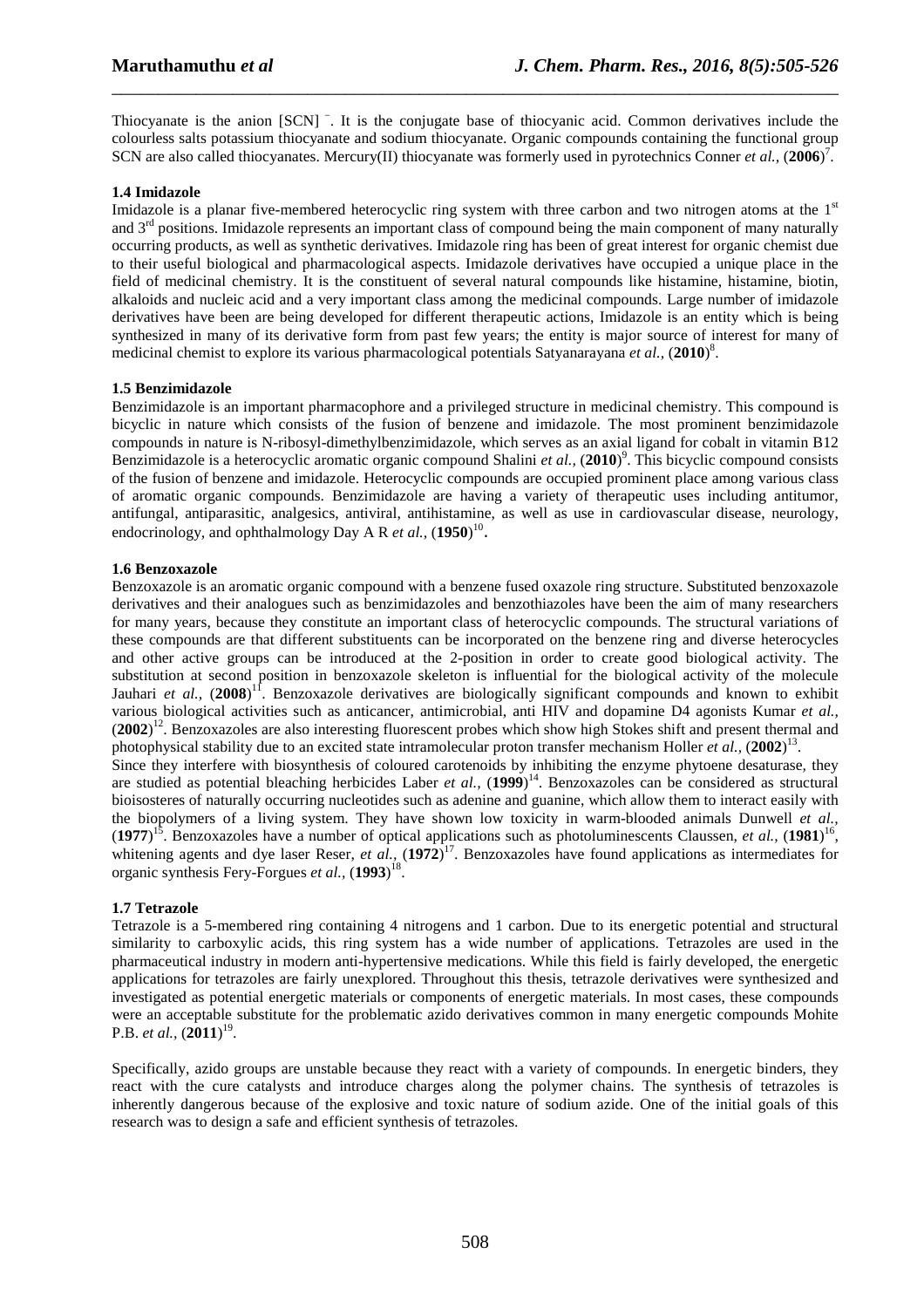### **1.8 Quinazolinone**

Quinazoline are classes of fused heterocycles that are of considerable interest because of the diverse range of their biological properties, for example, anticancer, diuretic, anti-inflammatory, anticonvulsant and antihypertensive activities. Quinazolinone will be classified into the following five categories, based on the substitution patterns of the ring system. Out of the three quinazolinone structures, 4(3H)-quinazolinones are most prevalent, either as intermediates or as natural products in many proposed biosynthetic pathways. This is partly due to the structure being derived from the anthranilates (anthranilic acid or various esters, isatoicanhydride, anthranilamide and anthranilonitrile) while the 2(1H)-quinazolinone is predominantly a product of anthranilonitrile or benzamides with nitriles. Quinazolinone moiety is a building block for approximately 150 naturally occurring alkaloids. Luotonin A, Bouchardatine1, and Febrifugine as naturally occurring alkaloids have quinazolinone skeleton. Methaqualone, the most well-known synthetic quinazolinone drug synthesized for the first time in 1951, has sedative–hypnotic effects Rakhi Rajput *et al.,* (**2012**) 20 .

\_\_\_\_\_\_\_\_\_\_\_\_\_\_\_\_\_\_\_\_\_\_\_\_\_\_\_\_\_\_\_\_\_\_\_\_\_\_\_\_\_\_\_\_\_\_\_\_\_\_\_\_\_\_\_\_\_\_\_\_\_\_\_\_\_\_\_\_\_\_\_\_\_\_\_\_\_\_

In the most common approach for the synthesis of quinazolinone compounds, 2-aminobenzoic acid or its derivatives, 2-aminobenzamide, 2-aminobenzonitrile, isatoic anhydride, 2-carbomethoxyphenylisocyanate, *N*arylnitrilium salts, and 4*H*-3,1-benzoxazinones as appropriate precursors were used. Other methods involve the reaction of anthranilic acid and the appropriately substituted imidate in a facile one-pot procedure, cycloaddition of anthranilic acid iminoketene to methylbutyrolactam (via sulfonamide anhydride), reactions of anthranilic acid derivatives with a wide range of substrates including imidates and imino halides, and microwave-promoted reaction of anthranilic acid with amines and formic acid (or its ortho ester) and isatoic anhydride.

### **2. BIOLOGICAL ACTIVITIES**

### **2.1 Medicinal Chemistry**

During the pre-scientific period, natural products were used for medicinal purposes, including arrow poisons and cosmetics. Some notable examples are opium, belladonna, cinchona bark and squill. The science of medicinal chemistry did not develop until anatomy and physiology reach the status of science.

Now-a-days, the research findings in various science fields, including molecular biology, pharmacology and enzymology, are applied to the field of medicinal chemistry. Wolff and Coadjutors have pointed out that the present situation would definitely continue for some more time, before physical measurements and mathematical calculations would convert medicinal chemistry into an exact science.

### **2.2 Pharmacotherapeutics**

The development of modern pharmacology as a science is fairly recent and this science took shape only after the invention of screening procedures. Till that period, the treatment was only empirical and experience alone played a dominant role. A good knowledge of the mode of action of the drug is necessary for the rational treatment of diseases. Pharmacology, being considered a branch of biology, provides the required scientific data in both animals and humans. The science of pharmacology includes some allied fields too, such as pharmacognosy, pharmacy, pharmacodynamics, pharmacokinetics, therapeutics, toxicology and chemotherapy. Pharmacognosy is a science of identification of drugs, whereas pharmacy is considered as a science of identification, selection, preservation, compounding and dispensing of drugs. The quantitative biological and therapeutic effects of drugs, and drug actionchemical structure relation are studied in pharmacodynamics. However, pharmacokinetics describes the absorption, distribution, metabolism and excretion of drugs. The word"Therapeutics" refers to "To nurse" and this branch of medicine deals with the cure of diseases. The science of toxicology deals with the detection and measurement of poisons. Hemotherapy is a science, concerned with the effect of drug on microorganisms and parasites Helen.P.Kavitha *et al.,* (**2000**) 21 .

### **2.3 Drug Administration**

A drug may be applied locally or it may be administered either orally or by injection. The term local application refers to the application of a material, such as a dusting powder, paste, ointment, lotion or plaster on the surface of the body. Oral or eternal route is normally the most commonly followed route for drug administration, because it is safe, convenient and economical. However, this method is not suitable for administering irritant and unpalatable drugs.

### **2.4 Toxicity Studies in Animals**

Toxicity studies are normally conducted in animals, including mice, rat, guinea pigs, dogs and monkeys with a view to assess the safety of a drug. The tests, normally carried out, are classified into three types, viz., acute toxicity tests, chronic toxicity tests and special tests for teratogenecity, mutagenecity and carcinogenecity.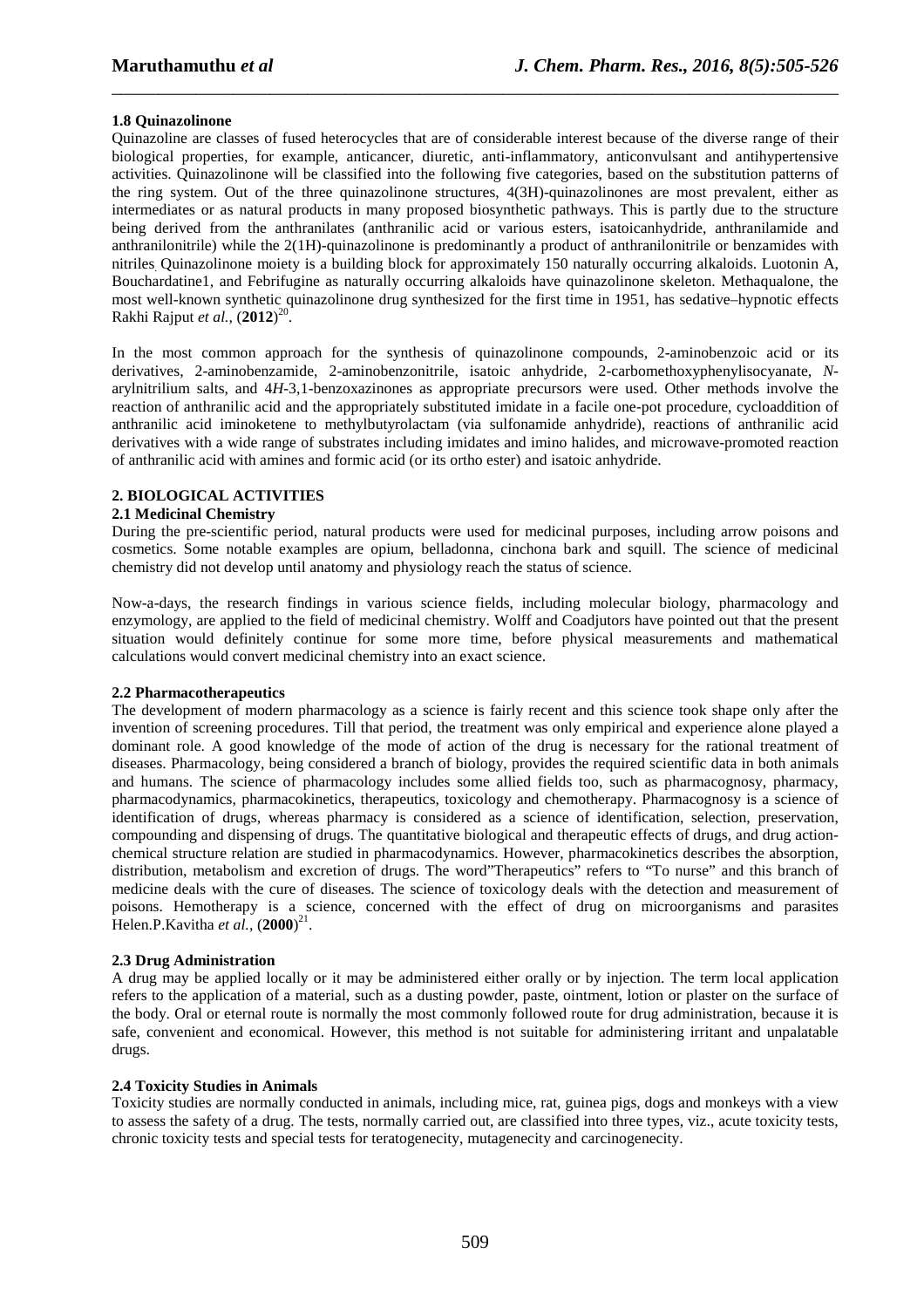### **2.5 Acute Toxicity Tests**

The purpose of acute toxicity tests is the same, regardless of the chosen route of exposure. That is, they are undertaken to investigate the potential adverse effects arising from exposure to a given chemical over a short period of time. There are many different types of acute effects that could be studied, but the one acute effect, or end-point, which all chemicals will demonstrate is lethality and it is this which is therefore used as the end-point in this type of study. The results from acute toxicity tests are graphically represented as a dose-response curve which is often converted to a straight line plot as it makes the data easier to handle and interpret Laura Robinson *et al*., (**2005**) 22 .

\_\_\_\_\_\_\_\_\_\_\_\_\_\_\_\_\_\_\_\_\_\_\_\_\_\_\_\_\_\_\_\_\_\_\_\_\_\_\_\_\_\_\_\_\_\_\_\_\_\_\_\_\_\_\_\_\_\_\_\_\_\_\_\_\_\_\_\_\_\_\_\_\_\_\_\_\_\_

### 2.6 Lethal Dose, LD<sub>50</sub>

The term  $LD_{50}$  refers to a dose which is effective in producing a certain expected response in 50% of the animal group. There is another term, known as,  $ED_{50}$  which is useful in understanding the potency of the drug with respect to a reference standard. The value of  $ED_{50}$  can be calculated by determining the graded response shown by the drug. However, when the response is quantal or all-or-none,  $ED_{50}$  is considered to be equal to  $LD_{50}$ .

The safety of a drug can be understood based only on the values of both  $LD_{50}$  and  $ED_{50}$ . The term therapeutic index refers to the ratio of  $LD_{50}$  to  $ED_{50}$ . The greater the therapeutic index, the safer is the drug. It has been suggested Kulkarni *et al*., (**1993**) <sup>23</sup> that the therapeutic index of a drug, having a low margin of safety, has been found to be close to unity. It is of interest to determine a dose that is effective in most of the animals, namely,  $ED_{50}$  and least toxic to most of the animals of a group, viz.,  $LD_{50}$ . The graphical method is normally employed to calculate these values.

Several methods are available to calculate the  $LD_{50}$  value. One among them is acute toxic class method which follows the OECD 423 guidelines. It is a stepwise procedure with the use of 3 animals of a single sex per step. Depending on the mortality and/or the moribund status of the animals, on an average 2-4 steps may be necessary to allow judgment on the acute toxicity of the test substance. This procedure is reproducible and uses very few animals. The method as adopted in 1996 was extensively validated *in vivo* against LD <sub>50</sub> data obtained from the literature, both nationally and internationally Christina Ruby Stella.P *et al.,* (**2013)<sup>24</sup>** .

### **3. Medicinal Chemistry of Imidazole**

Medicinal chemistry is the discipline concerned with determing the influence of chemical structure on biological activity and in the practice of medicinal chemistry developed from an empirical one involving organic synthesis of new compound based largely on the modification of structure and then identifies their biological activity Williams.D.A. et al., (2002)<sup>25</sup>. Medicinal chemistry concerns with the discovery, development, interpretation and the identification of mechanism of action of biologically active compounds at the molecular level. Various biologically active synthetic compounds have five-membered nitrogen-containing heterocyclic ring in their structures Lednicer D *et al.,* (**1997**) 26 .

#### **3.1 Antifungal and anti-bacterial activity**

Deepika Sharma *et al.,* (**2009)<sup>27</sup> (1)** have synthesized 2-(substituted phenyl)-1H-imidazole and (substituted phenyl)- [2-(substituted phenyl)-imidazol-1-yl]-menthanone analogues and screened for antimicrobial activity against gram positive, gram negative, and fungal species. Norfloxacin used as standard and following compound is the most potent.



Daniele Zampieri *et al.,* (**2007)<sup>28</sup> (2)** synthesized bis-imidazole derivatives and screened for antifungal and antimycobacterial activity. All compounds showed moderate to good activity against *Candida albicans* and *Candida glabrata*. Miconazole was used as reference drug.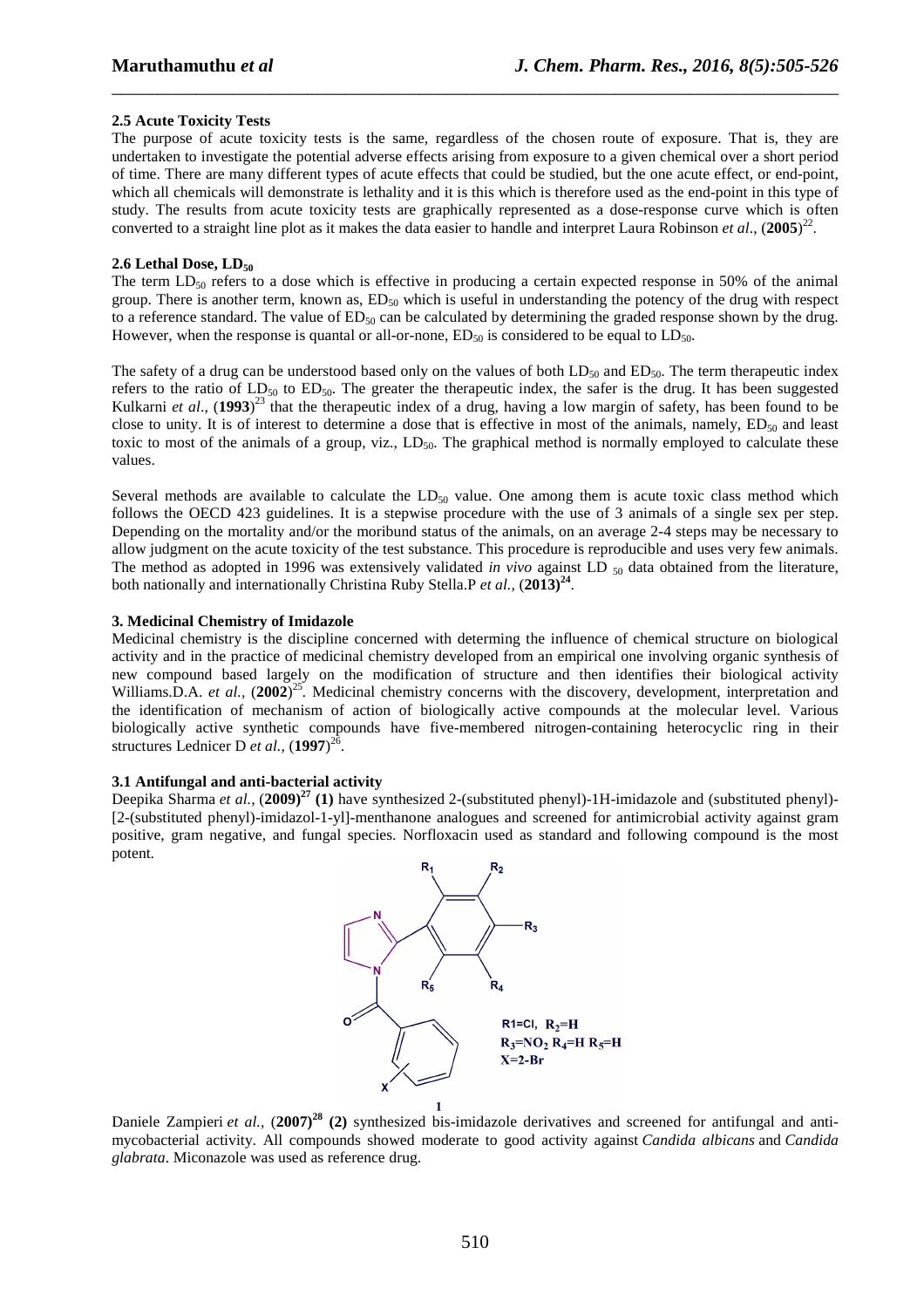

Shreenivas.M.T *et al.,* (**2011)<sup>29</sup> (3)** Compounds were screened for their in-vitro antibacterial activity against *S. aureus* and *B. Subtilis* employing cup-plate method at the concentration of 100µg/ml in nutrient agar media and also for in-vitro antifungal activity against *C. albicans* and A. Niger by cup plate method at 100µg/ml. concentration using sabouraud-dextrose agar. DMSO was used as solvent control for antimicrobial activity. Streptomycin was used as standard for antimicrobial activity. The area of inhibition of zone was measured in cm.



### **3.2 Anti -inflammatory and analgesic activity**

Puratchikody.A *et al.,* (**2007)<sup>30</sup>** studied on **(4)** 2-substituted-4, 5-diphenyl-1H-imidazoles and checked the antiinflammatory activity based on Carrageenan-induced paw edema method. This compound shows maximum activity and indomethacin was used as reference drug.



#### **3.3 Anticancer activity**

Yusuf Ozkay et al.,  $(2010)^{31}$  synthesized many novel (5) imidazole-(Benz) azole and imidazole epiperazine derivatives in order to investigate the anticancer activity. Anticancer activity screening results revealed that these were the most active compounds in the series. Cisplatin was used as reference drug.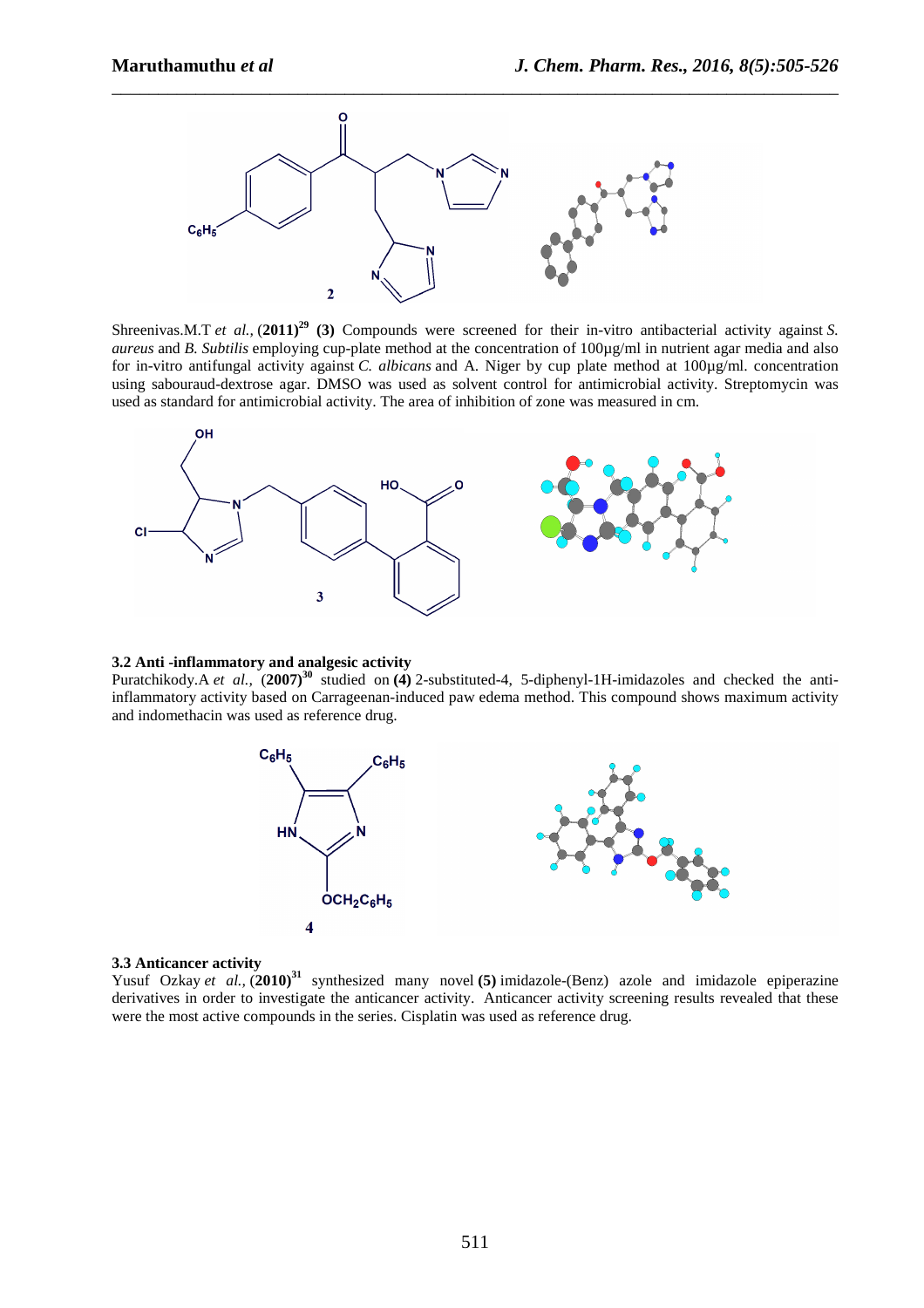

Cenzo congiu *et al.*, (**2008)<sup>32</sup>** synthesized a series of **(6)** 1, 4-diarylimidazole-2(3H)-one derivatives and their 2 thione analogues and evaluated antitumor activity. This Compound showed potent antitumor activity.<br> **OCH3** 



Preeti Gupta et al., (2004)<sup>33</sup> described anti-mycobacterium tuberculosis activities of ring substituted (7) 1H imidazole-4-carboxylic acid derivatives and 3-(2-alkyl-1H-imidazole-4-yl)-propionic acid derivatives against durgsensitive and durg- resistent M. tuberculosis strains. 2f and 2h compounds were the most potent compounds.



Jyoti Pandey *et al.,* (**2009)<sup>34</sup>** synthesized a series of **(8)** imidazole derivatives and compounds were screened against tuberculosis where this compound showed good antitubercular activity.

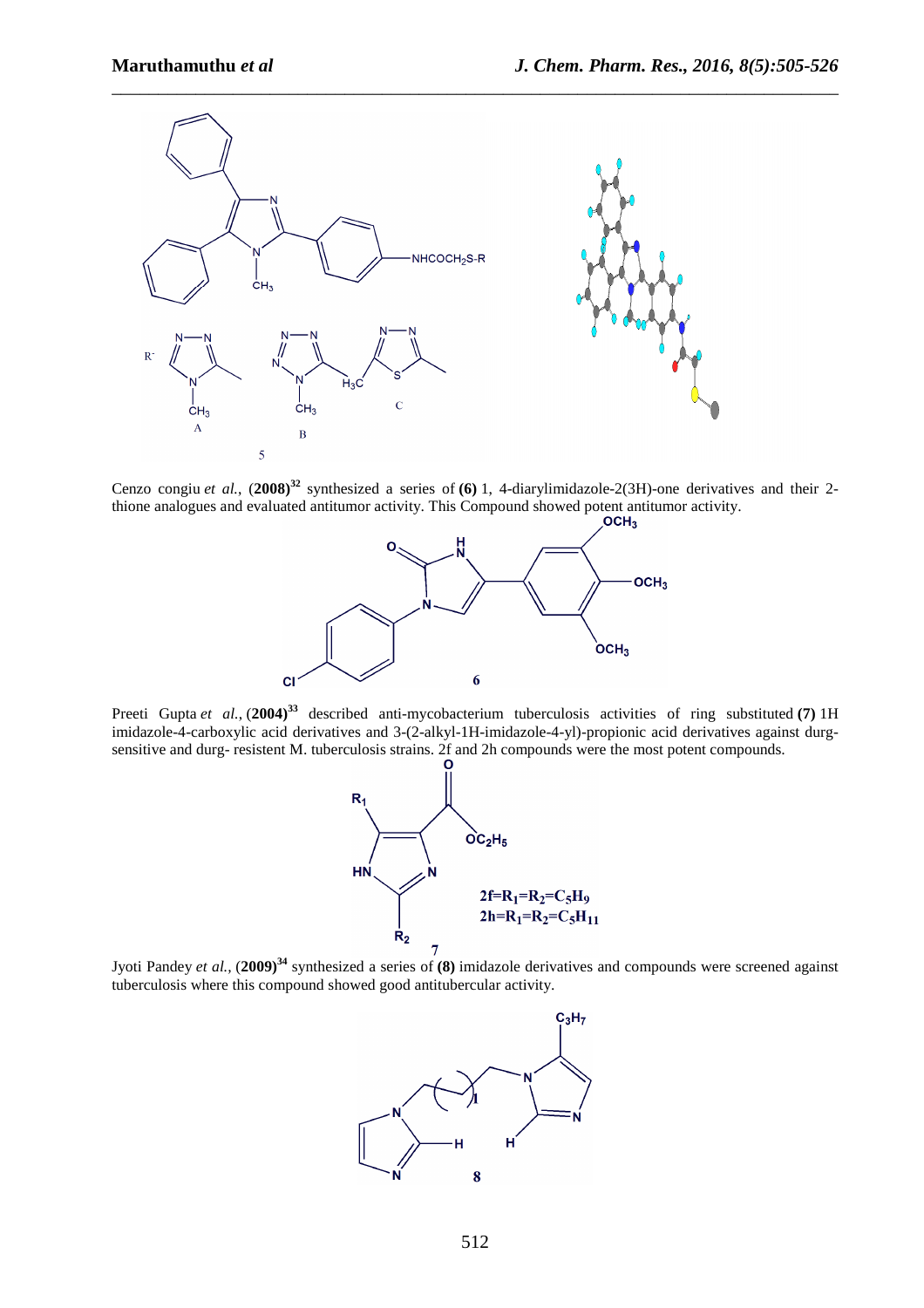#### **3.4 Antidepressant activity**

Farzin Hadizadeh *et al.,* (**2008)<sup>35</sup>** synthesized **(9)** moclobemide analogues by replacing moclobemide phenyl ring with substituted imidazole and studied for the antidepressant activity using forced swimming test. Analogues 7a-c was found to be more potent than moclobemide.

\_\_\_\_\_\_\_\_\_\_\_\_\_\_\_\_\_\_\_\_\_\_\_\_\_\_\_\_\_\_\_\_\_\_\_\_\_\_\_\_\_\_\_\_\_\_\_\_\_\_\_\_\_\_\_\_\_\_\_\_\_\_\_\_\_\_\_\_\_\_\_\_\_\_\_\_\_\_



#### **3.5 Antiviral activity**

Sharma.D *et al.,* (**2009)<sup>36</sup>** synthesized imidazole derivatives and the antiviral screening of **(10)** (substituted phenyl) - [2-(substituted phenyl)-imidazol-1-yl]-methanones against viral strains indicated that compounds A selected as the most potent antiviral agents. Ribavirin was used as standard drug.



#### **3.6 Antilishmanial activity**

Kalpana bhandari *et al.,* (**2010)<sup>37</sup>** synthesized a series of **(11)** substituted aryloxy alkyl and aryloxy aryl alkyl imidazole and evaluated in vitro as antileishmanial against Leshmania donovani. Among all compounds exhibited 94–100% inhibition.



### **3.7 Anticonvulsant Activity**

Bhragual et al.,  $(2010)^{38}$  evaluated the anticonvulsant activity by Maximal Electroshock Method (MES). Substitution of chloro and nitro group at 2nd position in the substituted ring **(12)** showed significant anticonvulsant activity without neurotoxicity while hydrogen and 4-nitro substitution did not show the anticonvulsant activity.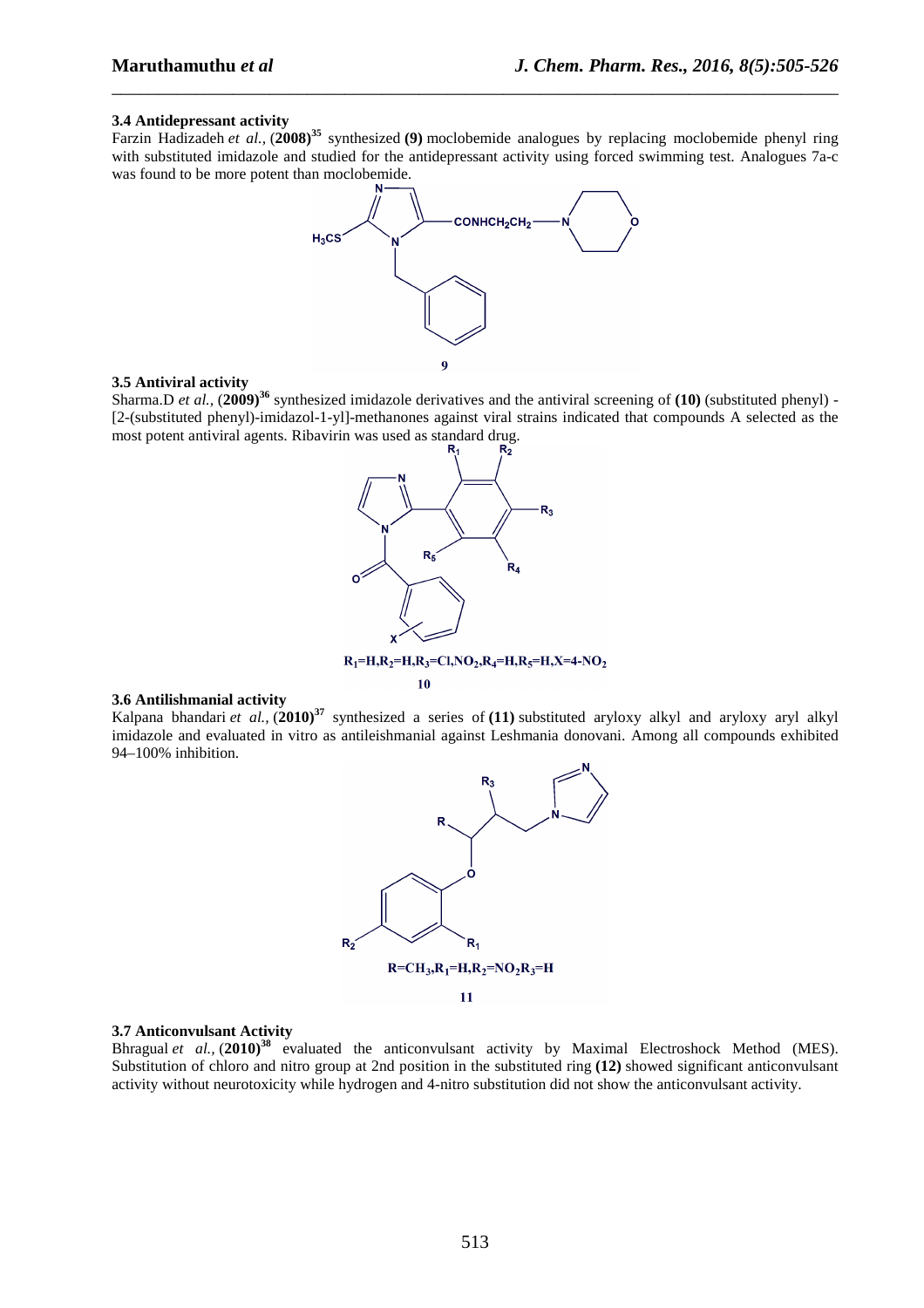

## **4. Medicinal Chemistry of Benzimidazole**

Benzimidazoles are regarded as a promising class of bioactive heterocyclic compounds that exhibit a range of biological activities. Specifically, this nucleus is a constituent of vitamin-B12. Several benzimidazoles are commercially available as pharmaceuticals. Benzimidazoles are the most widely studied drugs as anthelmintic. Recent studies have established that benzimidazole carbamates such as Albendazole (1), mebendazole (2), flubendazole (3), and fenbendazole (4) inhibit the in vitro growth of Trichomonas vaginalis and G. lamblia. Clinical reports have shown that albendazole is as effective as metronidazole, the choice drug for the treatment of giardiasis. Benzimidazole carbomates, well known therapeutic agents used mainly as anthelmintics, have a broad antiparasitic spectrum of activity, low toxicity and have been used successfully to treat gastrointestinal helminthic infections Sivakumar.R *et al.,* (**2011)<sup>39</sup>** .

#### **4.1 Antibacterial activity**

Ramya.V *et al.,* (**2009)<sup>40</sup> (13)** synthesized a series of novel 5-(nitro/bromo)-styryl-2-benzimidazole derivatives and tested for the antibacterial activity against *Staphylococcus aureus*, Escherichia coli, *Enterococcus faecalis*, and *Klebsiella pneumoniae* and anti-fungal activity against *Candida albicans* and *Aspergillus fumigates*. This was comparable with ciprofloxacin.



### **4.2 Analgesic and anti-inflammatory activities**

Achar.K.C.S *et al.,* (**2010)<sup>41</sup>** have synthesized a series of **(14)** 2-methylaminibenzimidazole derivatives and newly synthesized compounds were screened for analgesic and anti-inflammatory activities. This compound showed analgesic activity and compared with standard nimesulide drug.



#### **4.3 Antitubercular activity**

Shingalapur.R.V *et al.,* (**2009)<sup>42</sup>** synthesized series of novel **(15)** 5-(nitro/bromo)-styryl-2-benzimidazoles (1–12) derivatives and screened for in vitro anti-tubercular activity against Mycobacterium tuberculosis, and these compounds showed good antitubercular activities. Streptomycin was used as reference drug.

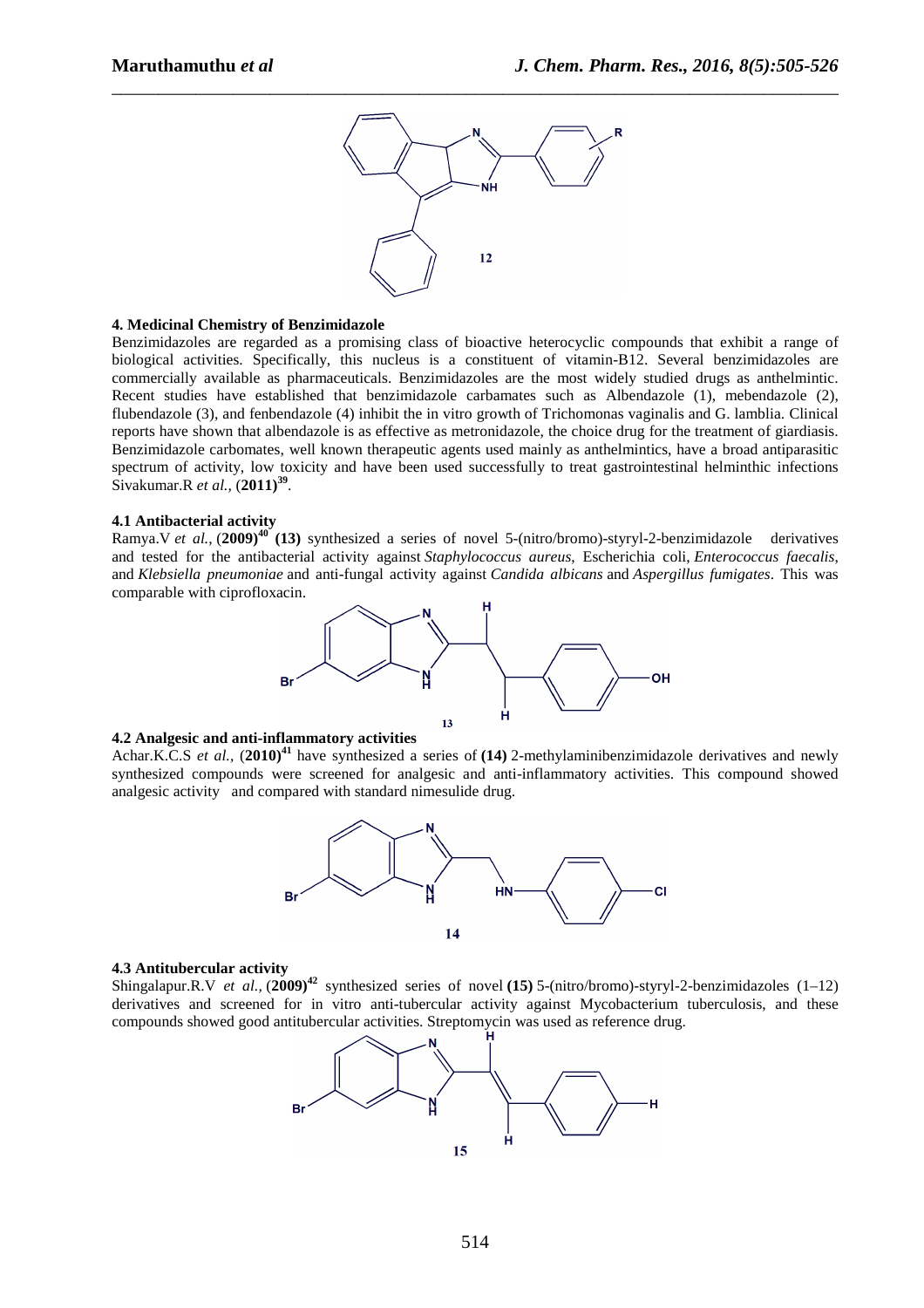#### **4.4 Anti-viral activity**

Michele Tonelli *et al.,* (**2010)<sup>43</sup>** synthesized seventy six 2-phenylbenzimidazole derivatives and evaluated for cytotoxicity and anti-viral activity against a panel of RNA and DNA viruses. **(16)** Compound ([5,6-dichloro-2-(4 nitrophenyl) benzimidazole]) exhibited a high activity Resulting more potent than reference drugs mycophenolic acid and 6-azauridine.

\_\_\_\_\_\_\_\_\_\_\_\_\_\_\_\_\_\_\_\_\_\_\_\_\_\_\_\_\_\_\_\_\_\_\_\_\_\_\_\_\_\_\_\_\_\_\_\_\_\_\_\_\_\_\_\_\_\_\_\_\_\_\_\_\_\_\_\_\_\_\_\_\_\_\_\_\_\_



### **4.5 Antiulcer activity**

Brumagniez *et al.,* (**1990)<sup>44</sup> (17)** reported the synthesis of 2-(thiopropyne)-5-(imidazol-1-yl) benzimidazole which exhibited moderate antiulcer activity against ulcer induced by anti-inflammatory agents in rats orally.



Braendstroem *et al.,* (**1991)<sup>45</sup> (18)** reported the synthesis of 2-[(3,4 dimethoxy, 2-pyridyl) methyl, sulfinyl]5-acetyl, 6-methyl benzimidazole which inhibited gastric acid secretion in dogs.



Kohli.P *et al.,* (**2007)<sup>46</sup> (19)** reported the synthesis of 2-[3-methyl, 4(N-methyl-1, 2, 4 triazol-3-yl)1,3 dithiane]methyl thio benzimidazole which showed high activity against *Helicobacter Pylori*.



#### **4.6 Antiviral activity**

Laila *et al.*, (**2008)<sup>47</sup> (20)** have reported the synthesis of 4-amino-6-(2-methyl-iH-benzimidazol-5-ylamino)- [1,3,5]triazine-2-carboxylic acid hydrazide which showed the antiviral activity.



#### **4.7 Antitumor activity**

Balram Soni1 *et al.,* (**2012)<sup>48</sup>** synthesised and invitro antitumor activity of benzimidazole derivatives **(21).**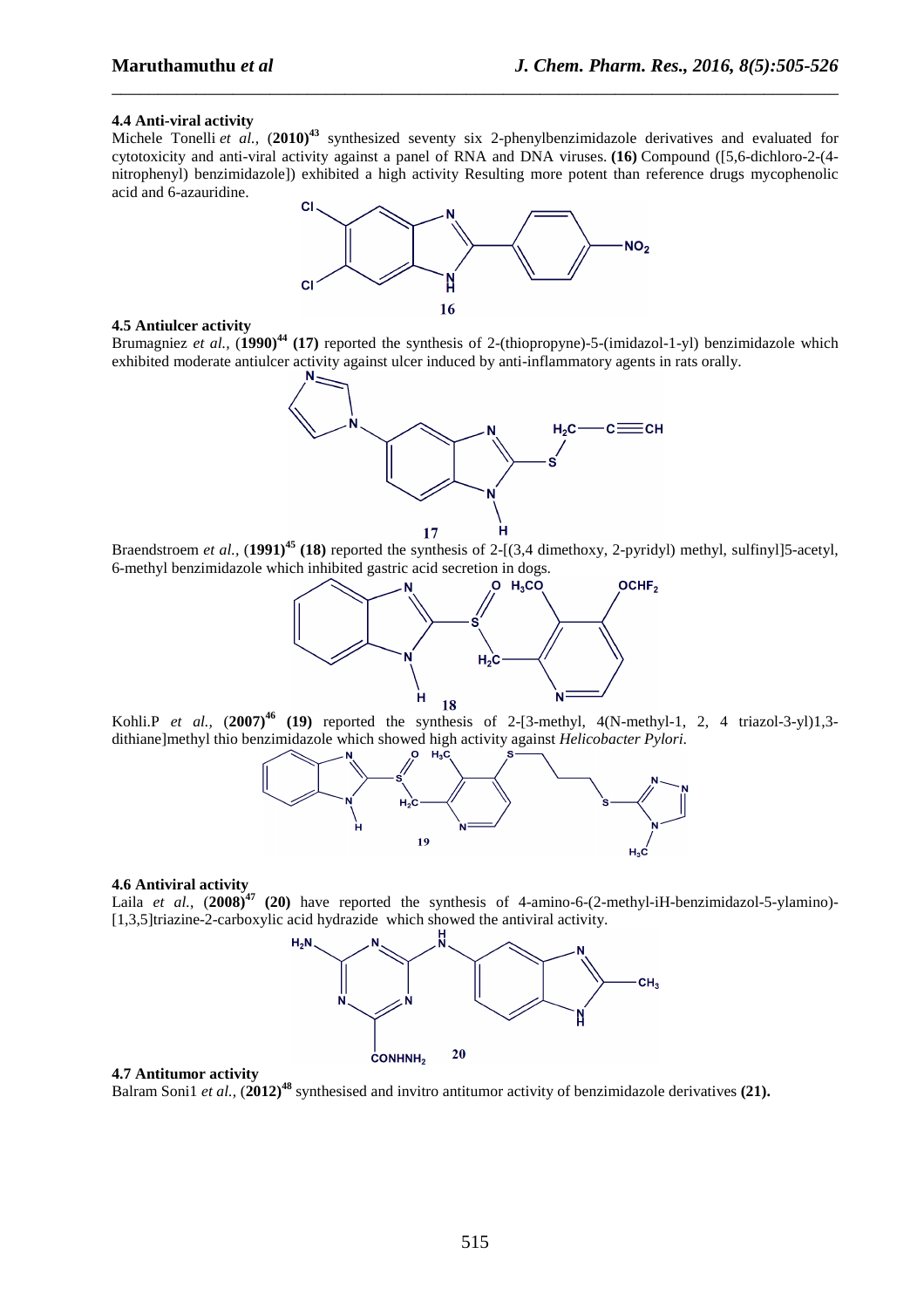

### **5. Medicinal Chemistry of Benzoxazole**

The majority of pharmaceuticals and biologically active agrochemicals are heterocyclic, while countless additives and modifiers used in industrial application ranging for cosmetics, reprography, information storage and plastics are heterocyclic in nature. The heterocyclic ring comprises of very core of the active moiety or the pharmacophore. Several Benz-fused hetero, bicyclic ring systems as indole, benzothiazole, benzimidazole, benzoxazole, have been studied and found to be possessing interesting pharmacological activities. Biologically active benzoxazole derivatives have been known for long time, since they are the isosters of naturally occuring cyclic nucleotides and they may easily interact with the biopolymers of the organisms Manish Kumar Gautam *et al.,* (**2012)<sup>49</sup>** *.*

### **5.1 Anti-inflammatory activity**

VidyaSagar.J *et al.,* (**2010)<sup>50</sup>** have synthesized methyl-2-(arylideneamino) benoxazole-5-carboxylate derivatives **(22)** by reaction of methyl-2-aminobenzoxazole-5-carboxylate and appropriate aromatic aldehydes with absolute alcohol. Synthesized compounds were screened for their anti-inflammatory activity using carrageenan induced paw oedema method. The synthesized derivatives showed moderate to potent anti-inflammatory activity when compared to standard drug Diclofenac sodium.







Srinivas.A *et al.,* (**2010)<sup>52</sup> (24)**reported the increased anti-inflammatory activity of the compound that is attributed to the presence of pharmacologically active thiazole ring on the benzoxazole moiety at position-2.



# **5.2 Anti-microbial activity**

Zafer Asim *et al.,* (**2004)<sup>53</sup> (25)** proved the significant antimicrobial activity of benzoxazole.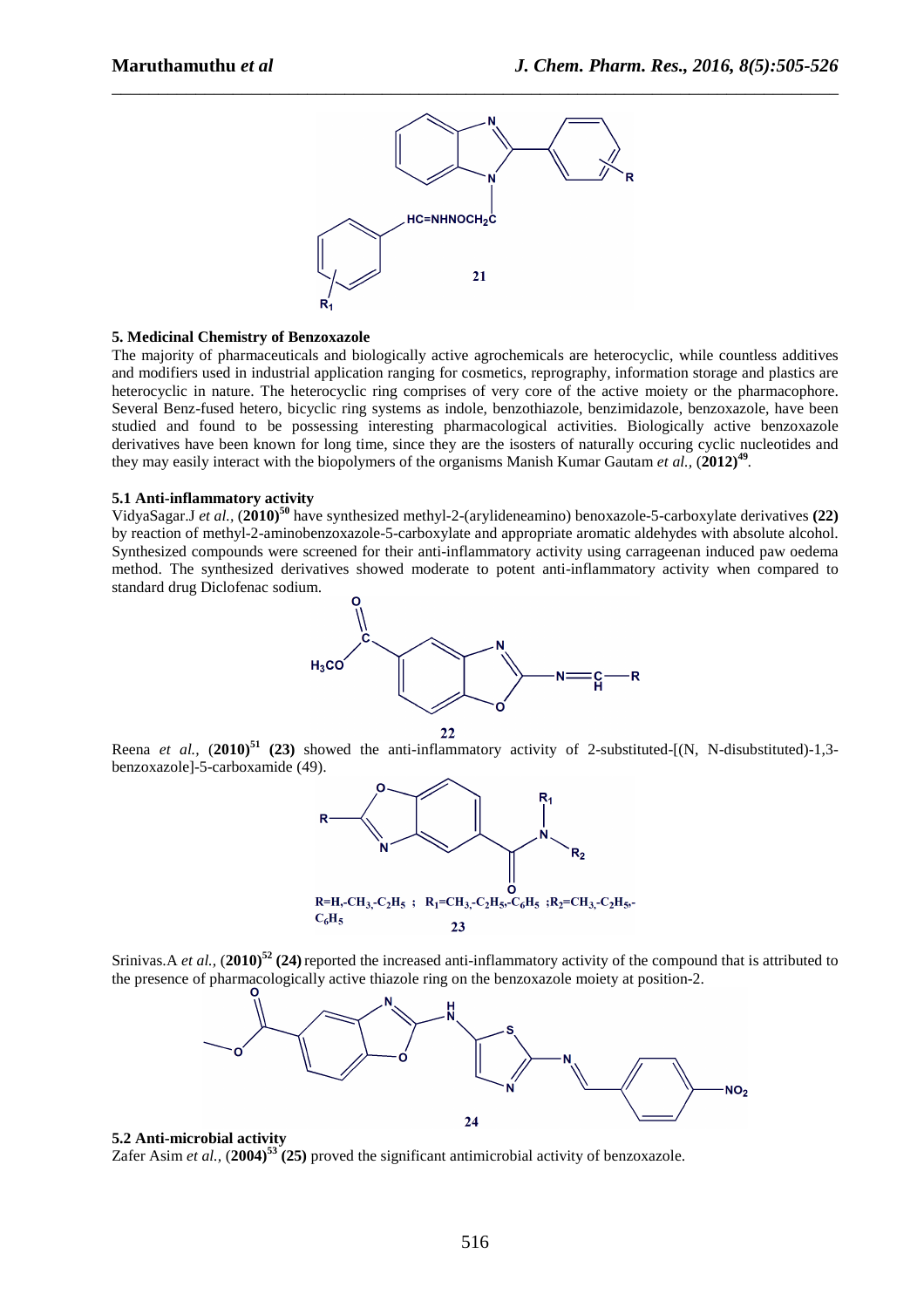

Dayakar Gadhe *et al.,* (**2010)<sup>54</sup>** synthesized methyl-2- [2-(arylideneamino) oxazol-4-ylamino] benzoxazole-5 carboxylate derivatives **(26)** by the reaction of Methyl-2-(2-aminoxazol-4-ylamino) benzoxazole-5-carboxylate and appropriate aromatic aldehydes by dissolving in alcohol and finally washed with 1% sodium bicarbonate solution. The synthesized benzoxazole-5-carboxylate derivatives showed excellent antibacterial activity against *Bacillus subtilis, E.coli* etc.



#### **5.3 Cyclooxygenase-2 inhibiting activity**

Garrepalli *et al.*, (**2011)<sup>55</sup> (27)** proved that 2-amino-N-(substituted arylidene) benzoxazole-5-carbohydrazide serve as an excellent candidate for selective COX-2 inhibition.



Srinivas A et al., (2010)<sup>56</sup> have synthesized methyl-2- [2-(disubstituted amino) acetamido] benzoxazole-5carboxylates **(28)** by the reaction of a solution of Methyl 2-(2 chloroacetamido) benzoxazole-5-carboxylate in dry acetone and N, N-dialkylamine. All the synthesized benzoxazole derivatives were shown good to moderate activity. Some compounds shown the IC50 values of 12.69, 20.13, 23.85 and 21.09 respectively.



### **5.4 DNA Topoisomerase inhibiting activity**

Akbay Aysogul *et al.,* (**2003)<sup>57</sup> (29)** have synthesized 5-phenylacetamidosubstituted-2-phenylbenzoxazole which inhibits reverse transcriptase activity.





 Emine Oksuzoglu *et al.,* (**2008)<sup>58</sup> (30)** and team members investigated the DNA Topoisimerase II inhibitory effects of 5-methyl-2-substituted benzoxazole.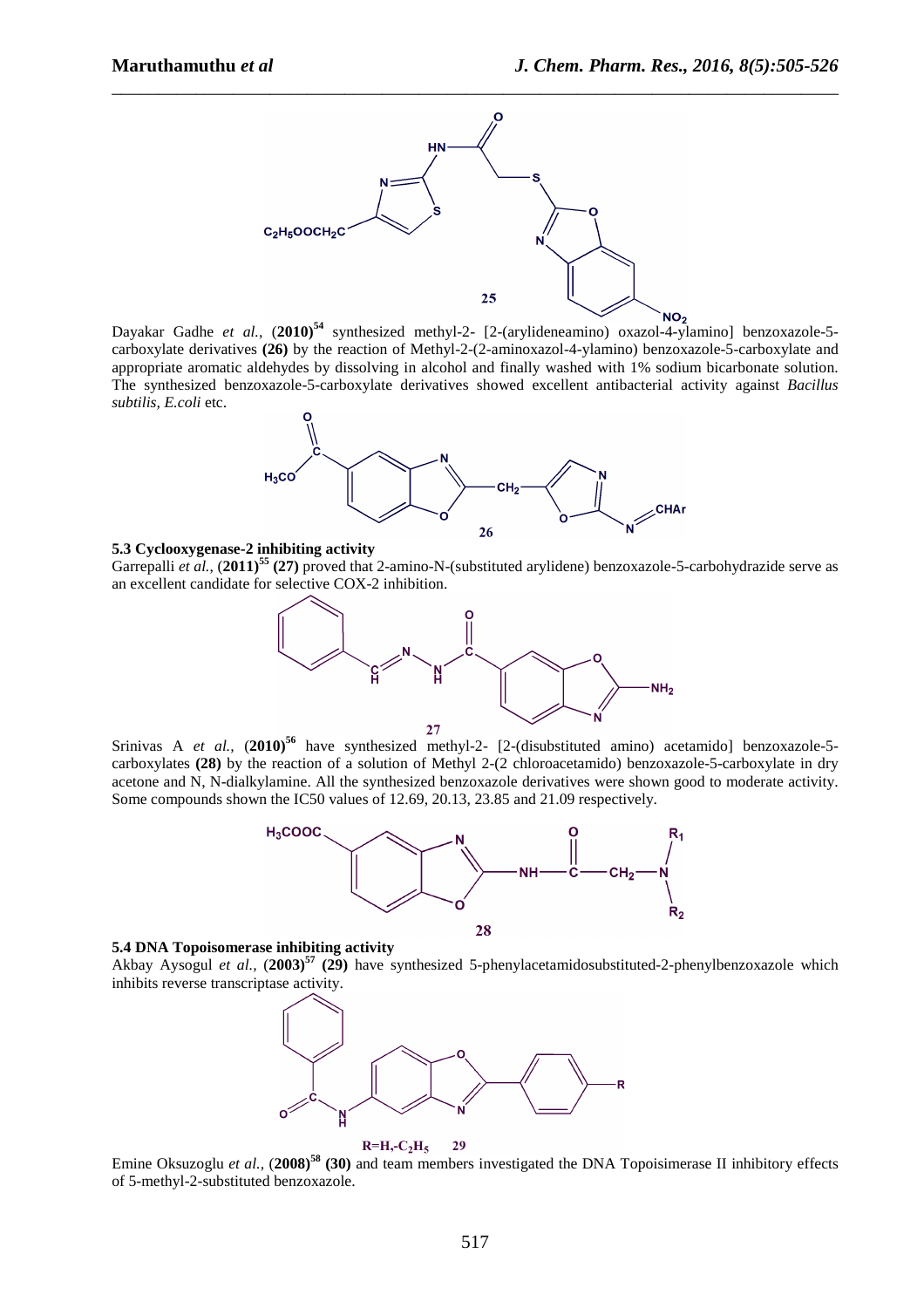

#### 30

Since DNA Topoisomerases are considered as important targets for cancer chemotherapy, the present findings may provide future opportunities to design and develop new chemotherapeutic agents.

### **6. Medicinal Chemistry of Tetrazole**

Tetrazole and its derivatives have attracted much attention because of their unique structure and applications as antihypertensive, antiallergic, antibiotic and anticonvulsant agents. Synthesis of tetrazole derivatives is obviously an important task in modern medicinal chemistry. Although a number of synthetic methods are available, there still exists a demand for improved protocol which allows an effective transformation in the presence of a wide range of functional groups. The development of tetrazole chemistry has been largely associated with wide scale of applications of these classes of compounds in medicine, biochemistry, agriculture and also a large number of medicinally important tetrazole heterocyclic incorporated drugs approved by the FDA. The tetrazole functionality plays an important role in medicinal chemistry, primarily due to its ability to serve as bioequivalent (bioisosteres) of the carboxylic acid group. Heterocyclic derivative is the first approved treatment for the partial agonist of dopamine D2 receptors; and also heterocyclic derivatives are widely used as antibacterial agents in human and veterinary medicines. Some of tetrazole containing compounds have been used both as anticancer and antimicrobial agents.

1-Substituted tetrazole derivatives are used as antibiotics and optically active tetrazole containing antifungal preparations of azole type. There is always a need for new and effective antifungal and antibacterial agents with broad spectrum antibacterial and antifungal activities. It was decided to exploit this interest by ascertaining the molecules features essential for activity and utilizing them to develop a new class of drugs. Prompted by the various biological activities of tetrazole and its substituted derivatives, we envisioned our approach towards the synthesis of a novel series of 1- substituted tetrazole derivatives and study their biological activities. The objective of the present study was to synthesize new substituted tetrazole derivatives and to evaluate their antibacterial and antifungal properties Dhayanithi Varadaraji *et al.,* (**2010)<sup>59</sup> .** 

### **6.1 Antibacterial activity**

Adnan. A *et al.,* (**2011)<sup>60</sup> (31 and 32)** reported tetrazolo [1,5a] quinoline as a potential promising new scaffold for the synthesis of novel anti-inflammatory and antibacterial agents. The four compounds were proved to be active anti-inflammatory agents against indomethacin.



Umarani Natrajan *et al.,* (**2010)<sup>61</sup> (33)** reported a facile design and efficient synthesis of Schiff's bases of tetrazolo [1,5-*a*] quinoxalines as potential anti-inflammatory and anti-microbial agents and few of them exhibited promising activity.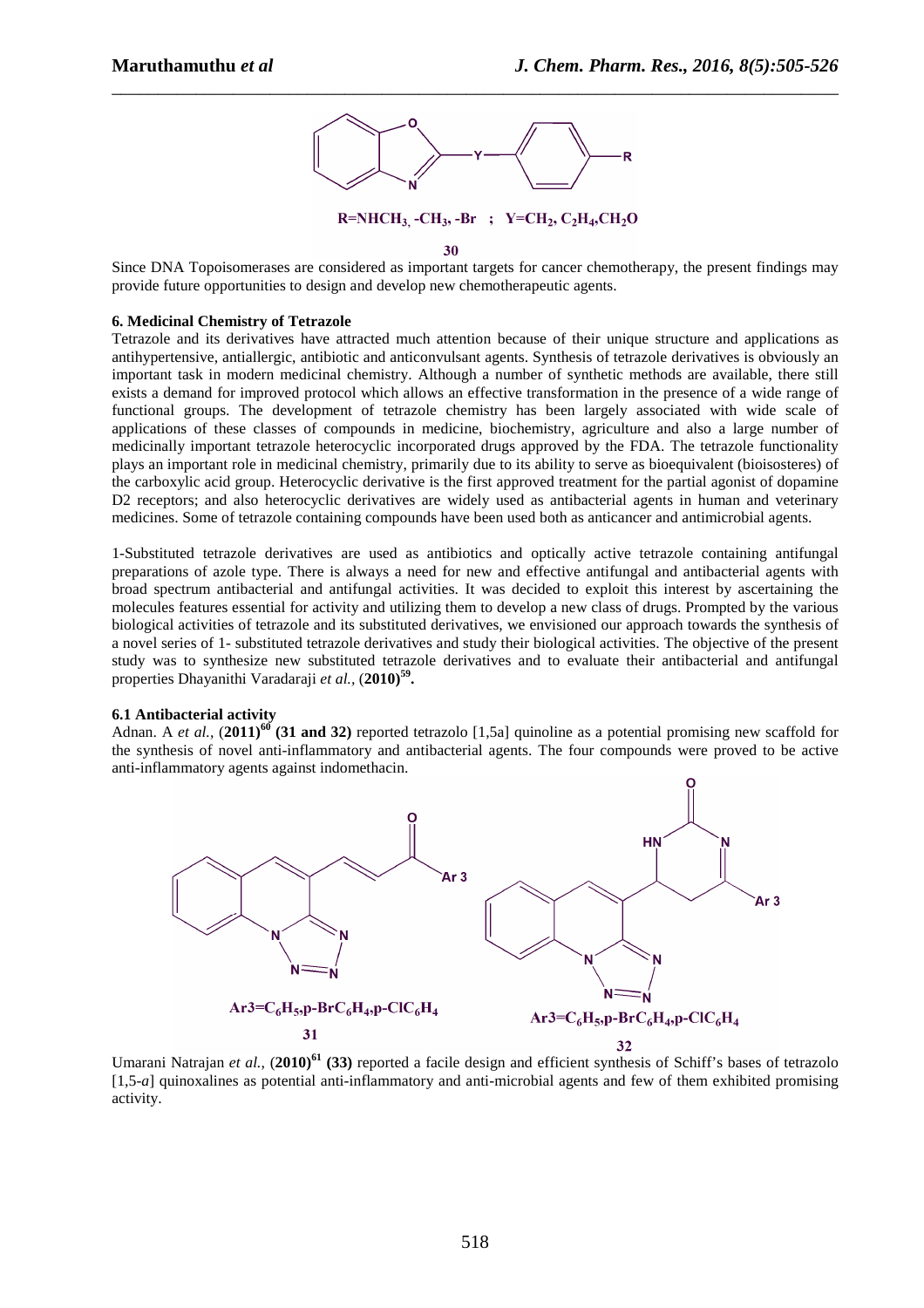

R= 5a=2-OHC<sub>6</sub>H<sub>4</sub> 5b=3-OHC<sub>6</sub>H<sub>4</sub> 5c=4-OHOHC<sub>6</sub>H<sub>4</sub> 5d=2-NO 2C<sub>6</sub>H<sub>4</sub>

33

Md Salahuddin *et al.,* (**2009)<sup>62</sup> (34)** reported the synthesis of some novel Benzo Thieno [2, 3-d] pyrimidines and synthesized compounds are active against the bacteria like *Bacillus subtilis, Bacillus pumilis, Escherichia coli and Staphylococcus aureus but the* Thieno [2, 3-d] pyrimidine derivative containing tetrazole ring shows moderate antibacterial activity.



Mosaad Sayed Mohamed *et al.,* (**2009)<sup>63</sup> (35)** reported the synthesis of *N*-(3-cyano-1-(3-methylphenyl)-4,5 diphenyl-1*H*-pyrrol-2-yl)-acetamides (**5c**), 2-amino-1-(4-methoxyphenyl)-4,5-diphenyl-3-tetrazolo-1*H*pyrroles(**5d**) and found to possess potent antimicrobial activity.



35

Hari N. Patil *et al.,* (**2010)<sup>64</sup> (36, 37 and 38)** have reported synthesis and evaluation of a series of 1-substituted tetrazole derivatives as antimicrobial agents a series of novel 1-substituted tetrazole derivatives were synthesized and evaluated for their antibacterial and antifungal activity*.* All the derivatives were efficiently synthesized by four steps process. In this study, thiazole attached tetrazole derivatives were most active than the piperazine attached tetrazole derivatives.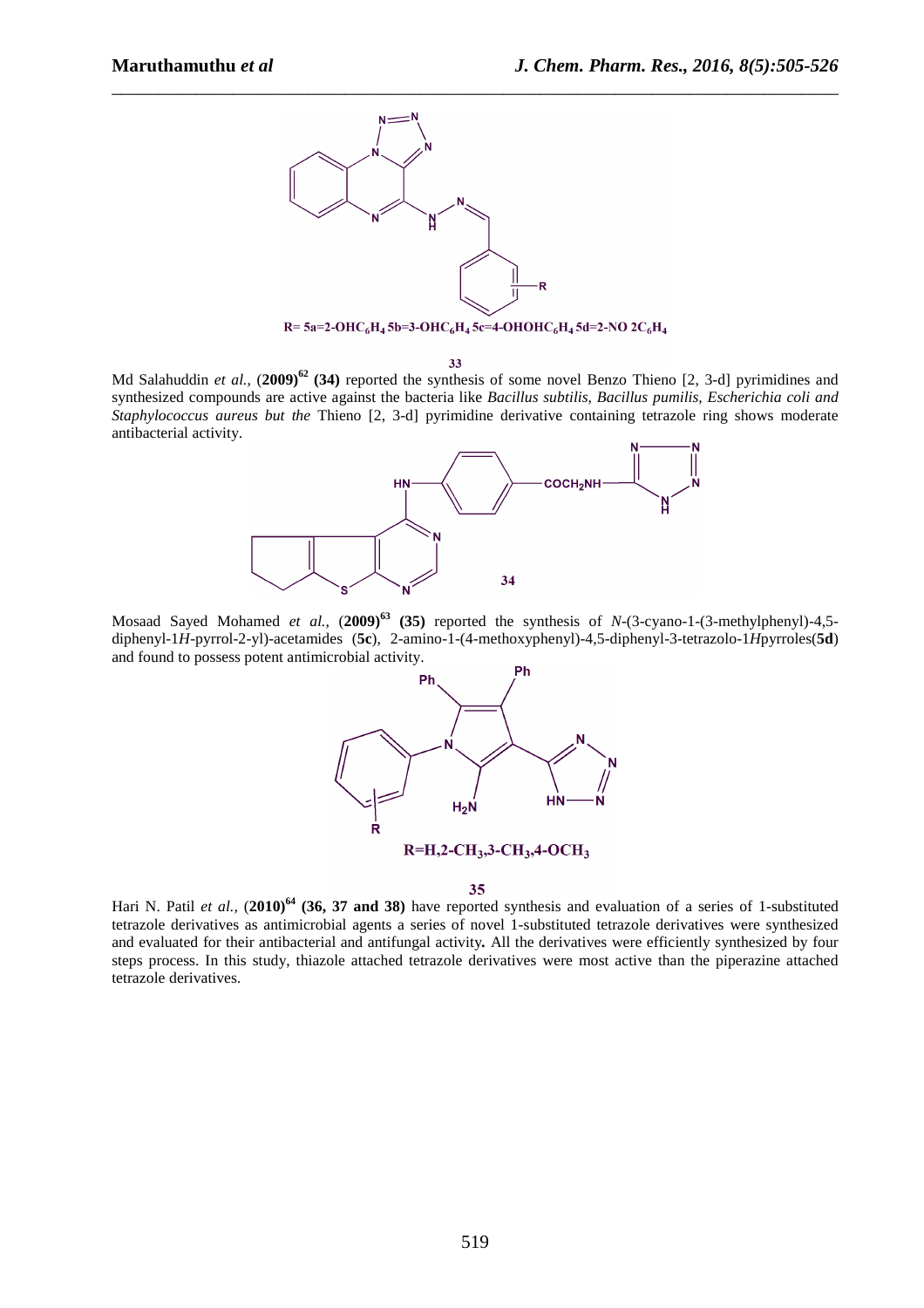

Adnan A Bekhit *et al.,* (**2004)<sup>65</sup> (39)** have synthesised three series of tetrazolo [1,5-*a*]quinoline derivatives. The newly synthesized compounds were evaluated for their anti-inflammatory and antimicrobial activities. Four compounds were proved to be as active as indomethacin in animal models of inflammation.



### **6.2 Antifungal activity**

Ram Shankar Upadhayaya *et al.,* (**2004)<sup>66</sup> (40)** reported **s**ynthesis of novel substituted tetrazoles having antifungal activity. The derivatives containing piperidine are found to be highly active.



Movie Popat. B *et al.*,  $(2010)^{67}$  (41) have reported synthesis and antifungal activity of 3-aryl 1-(5-phenyl-1*H*tetrazol-1-yl)prop-2-en-1-one and evaluated for antifungal activity using cup and plate method in which compounds containing chloro group are highly active.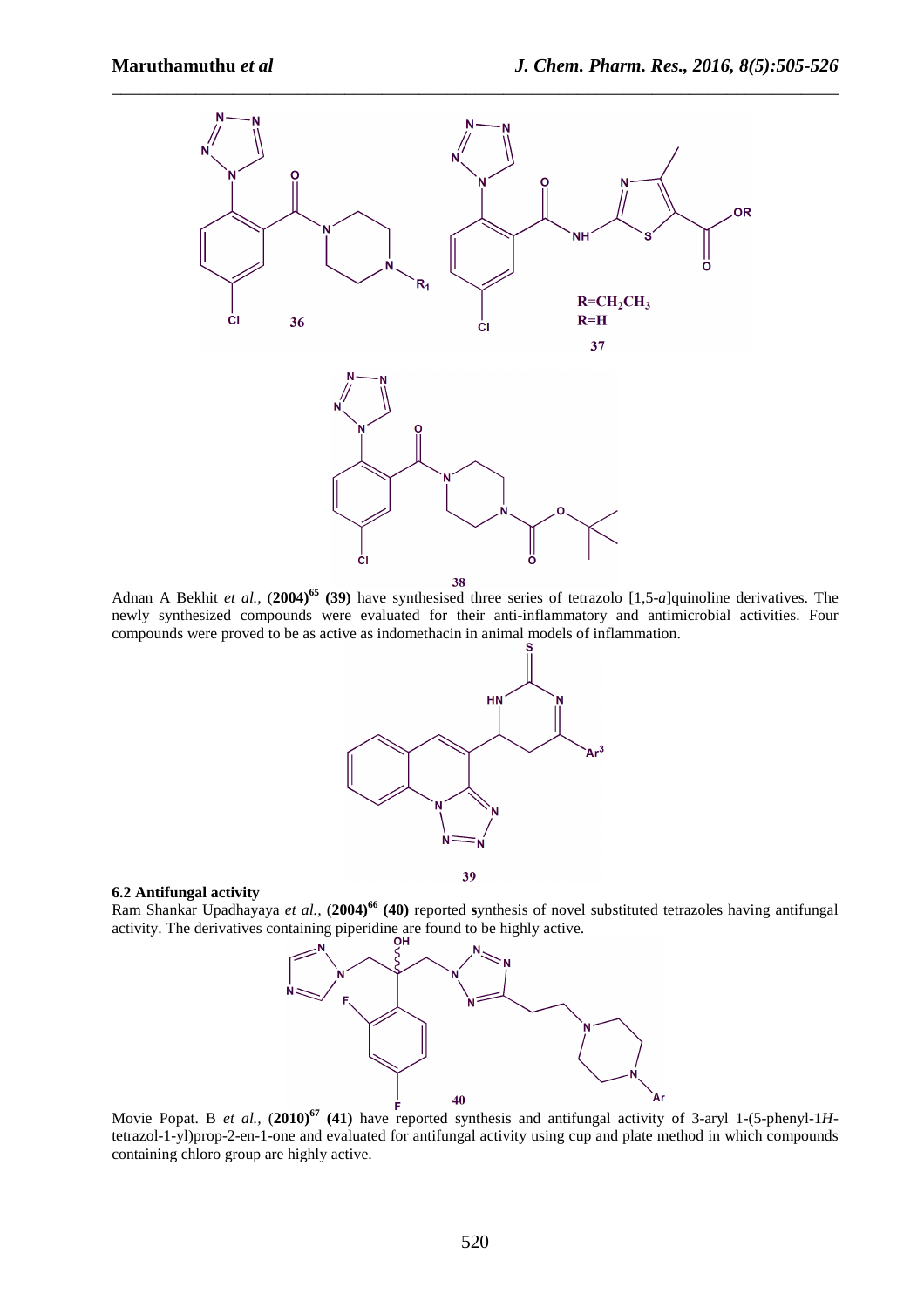

41

### **6.3 Analgesic activity**

Rajasekaran A *et al.,* (**2004)<sup>68</sup> (42)** have reported on synthesis and analgesic evaluation of some 5-[b-(10 phenothiazinyl) ethyl]-1-(acyl)-1, 2, 3, 4-tetrazoles.



## **6.4 Anti-inflammatory activity**

Ilango Kaliappan *et al.,* (**2010)<sup>69</sup> (43)** reported, a novel synthetic methodology of Schiff's bases incorporating tetrazolo quinoxalines .All the newly synthesized heterocycles have been screened for their *in vitro* antimicrobial and anti-inflammatory activities. Few of them exhibited promising activity. The ambient conditions, excellent product yields and easy work up procedures make this synthetic strategy a better protocol for the synthesis of newer Schiff's derivatives.



#### **7. Medicinal Chemistry of Quinazolinone**

The quinazolinone skeleton is a frequently encountered heterocycles in medicinal chemistry literature with applications including antibacterial, analgesic, anti-inflammatory, antifungal, antimalarial, CNS depressant, anticonvulsant, anticoccidial, anti-parkinsonism, and cancer activities. Little number of quinazolinones was reported as potent chemotherapeutic agents in the treatment of tuberculosis. For example 3-aryl-6, 8-dichloro-2H-1, 3 benzoxazine-2, 4(3H) - diones and 3-arylquinazoline-2, 4(1H, 3H)-diones as anti-mycobacterial agents, quinazolinone derivatives as antitubercular agents.

Compounds of both synthetic and natural origin comprising a diverse group of chemical structure have been reported as antileishmial agents. These include mostly nitrogen heterocyclic such as quinolines, purine, pyrimidine, acidine, phenothiazines, bisbenzamides, pyrazolol, pyridine, benzothiazole and imidazolines Rakhi Rajput *et al.*,  $(2012)^{70}$ .

### **7.1 Antileukemic activity**

Raffa *et al.,* (**2004)<sup>71</sup>** synthesized 3-(3-Methylisoxazol-5-yl) and 3-(pyrimidin-2-yl)-2 styrylquinazolin-4(3H)-ones **(44 and 45)** by refluxing in acetic acid the corresponding 2-methylquinazolinones with the benzoic aldehyde for 12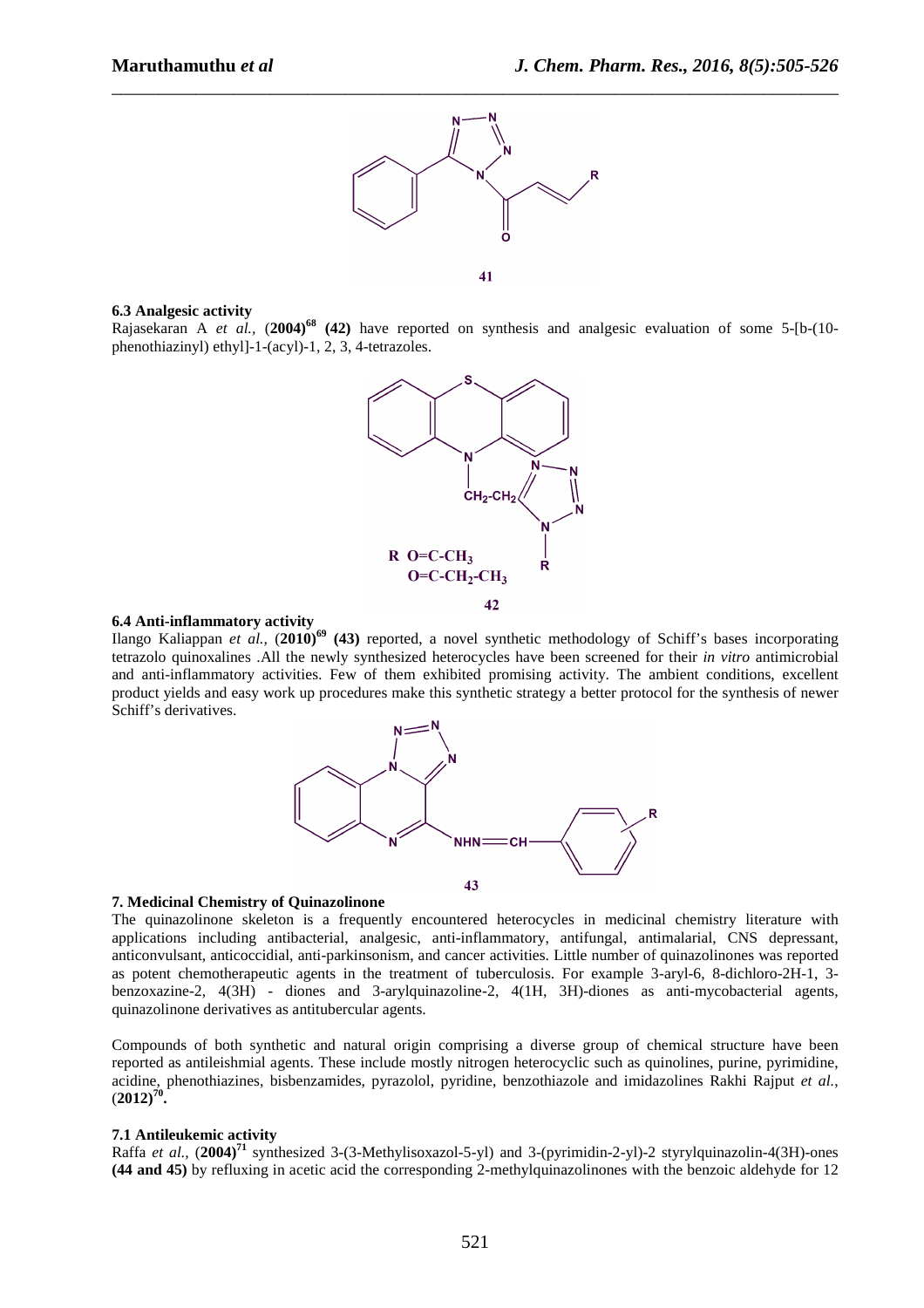h and tested for their in vitro antileukemic activity against L-1210 (murine leukemia), K-562 (human chronic myelogenous leukemia) and HL-60 (human leukemia) cell lines showing in some cases good activity.

\_\_\_\_\_\_\_\_\_\_\_\_\_\_\_\_\_\_\_\_\_\_\_\_\_\_\_\_\_\_\_\_\_\_\_\_\_\_\_\_\_\_\_\_\_\_\_\_\_\_\_\_\_\_\_\_\_\_\_\_\_\_\_\_\_\_\_\_\_\_\_\_\_\_\_\_\_\_



### **7.2 Antimalarial activity**

Werbel *et al.*, (1987)<sup>72</sup> synthesized a variety of analogues of 2, 4-diamino-6-[(aryl) thio] quinazolines with known antimalarial properties wherein the 4-amino group was replaced by hydrazine and hydroxyamino moieties and they found that such changes reduce markedly the antimalarial properties of this series. The compound **(46)** was tested against a normal drug-sensitive strain of Plasmodium berghei in mice by the parenteral route.



#### **7.3 Antioxidant activity**

Selvam *et al.,* (**2010)<sup>73</sup>** synthesized a series of novel thiazole quinazoline derivatives by condensation of different aromatic aldehydes with 4-nitro aniline and chemical structures of the synthesized compounds were confirmed by means of IR, <sup>1</sup>H-NMR, mass spectroscopy and elemental analyses and screened for antioxidant activity by DPPH radical assay, nitric oxide scavenging activity and hydrogen peroxide scavenging activity and reported that synthesized compounds **(47, 48 and 49)** were found to have the most potent anti-oxidant activity.



#### **7.4 Antileishmanial activity**

Agarwal KC *et al.,* (**2009)<sup>74</sup>** synthesized 4-(Substituted-benzylidine)-2-substituted-5, 6 dihydrobenzo[h]quinazoline and 4-(substitutedbenzylidine) - 2-substituted-3, 4, 5, 6 tetrahydrobenzo[h]quinazoline from 2-(substituted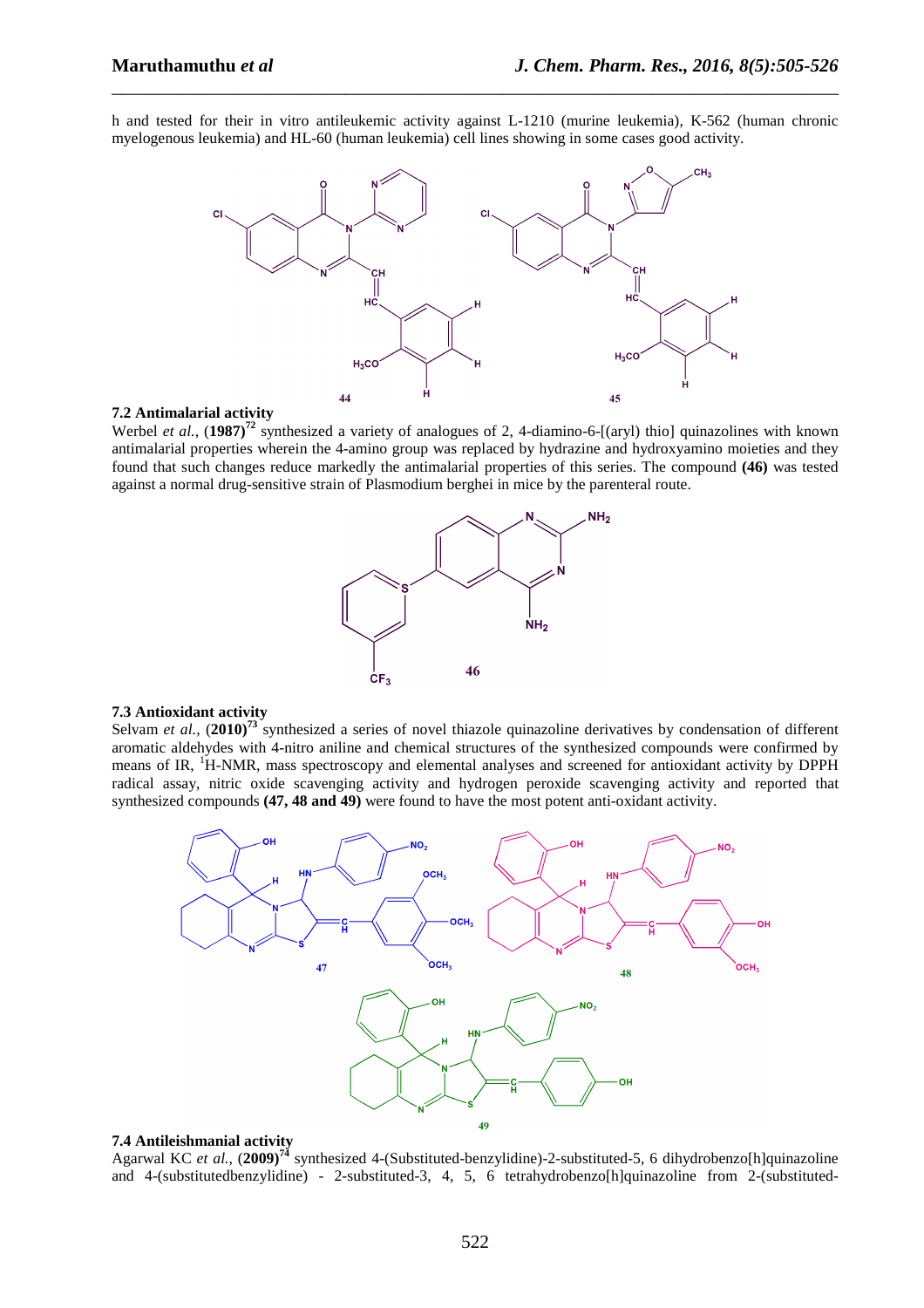benzylidine)tetralone-1 and several substituted guanidine sulfates and evaluated for their in vitro antileishmanial activity and they reported that compounds **(50,51 and 52)** show promising antileishmanial activity against Leishmania donovani.

\_\_\_\_\_\_\_\_\_\_\_\_\_\_\_\_\_\_\_\_\_\_\_\_\_\_\_\_\_\_\_\_\_\_\_\_\_\_\_\_\_\_\_\_\_\_\_\_\_\_\_\_\_\_\_\_\_\_\_\_\_\_\_\_\_\_\_\_\_\_\_\_\_\_\_\_\_\_



### **7.5 Analgesic activity**

Hemlatha *et al.*, (**2011)<sup>75</sup>** synthesized a series of some novel 2, 3-disubstituted quinazolinone derivatives by condensing 2-methyl/2-phenyl/6-bromo-2-methyl/6-bromo-2-phenyl/6, 8-dibromo-2-methyl/ 6, 8-dibromo-2-phenyl benzoxazines with compounds containing amino group were confirmed by IR, <sup>1</sup>H-NMR, <sup>13</sup>C-NMR and Mass spectral data and evaluated for their analgesic activity and they reported that compound **(53)** show promising analgesic activity compared to standard drug Diclofenac sodium.



#### **CONCLUSION**

The above mentions clearly shown that the structurally simple imidazole, benzimidazole, benzoxazole, tetrazole and quinazolinone ring plays an important role in medicinal chemistry and the related research has been being unusually active subjects. A large amount of work has been made toward imidazole, benzimidazole, benzoxazole, tetrazole and quinazolinone medicinal chemistry. Numerous outstanding achievements revealed that imidazole, benzimidazole, benzoxazole, tetrazole and quinazolinone compounds possess extensively potential application as medicinal drugs, diagnostic agents, and pathologic probes. In particular, a large number of imidazole, benzimidazole, benzoxazole, tetrazole and quinazolinone compounds as clinical anticancer, antibacterial, antifungal, antineuropathic, antihypertensive, antihistaminic, antiparasitic agents, and so on have been successfully developed, marketed, and extensively used in the clinic in preventing and treating various types of diseases with low toxicity, high bioavailability, and good biocompatibility and curative effects. An expanding effort from all over the world has been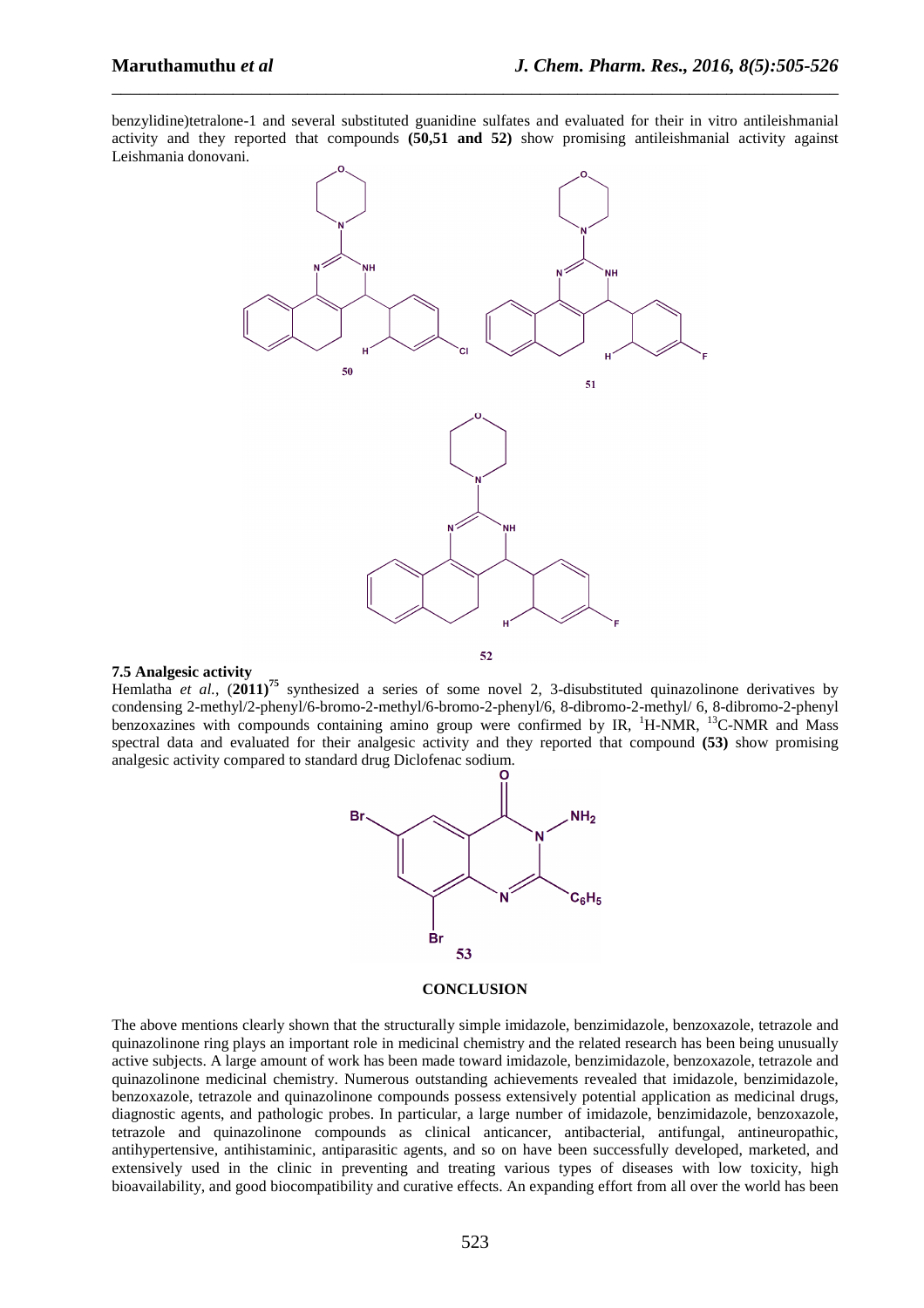directly focusing on imidazole, benzimidazole, benzoxazole, tetrazole and quinazolinone compounds for possible clinical application in the diagnosis and treatment of various types of diseases. Excitingly, an increasing number of imidazole, benzimidazole, benzoxazole, tetrazole and quinazolinone derivatives have been becoming clinical drug candidates in actively ongoing research and developments. All these have strongly suggested the infinite potentiality of imidazole, benzimidazole, benzoxazole, tetrazole and quinazolinone derivatives in medicinal field.

\_\_\_\_\_\_\_\_\_\_\_\_\_\_\_\_\_\_\_\_\_\_\_\_\_\_\_\_\_\_\_\_\_\_\_\_\_\_\_\_\_\_\_\_\_\_\_\_\_\_\_\_\_\_\_\_\_\_\_\_\_\_\_\_\_\_\_\_\_\_\_\_\_\_\_\_\_\_

Convincingly, with the continuous efforts directly toward imidazole, benzimidazole, benzoxazole, benzothiazole, tetrazole and quinazolinone medicinal chemistry and the progress in other disciplines such as cell biology, molecular biology, pharmacology, and materials science. A growing number of imidazole, benzimidazole, benzoxazole, tetrazole and quinazolinone drugs with better efficacy, lower toxic and superior pharmacokinetic characteristics, and effective diagnostic agents and pathologic probes will be used in the clinic and make remarkable contributions for the protection of human health.

#### **Acknowledgement**

The authors thank the Principal, Management and PG & Research Department of Chemistry, of Bishop Heber College, for the facilities provided to carry out this work.

### **REFERENCES**

[1] Eicher. T, Hauptmann S. *The Chemistry of Heterocycles*: *Structure, Reactions, Syntheses, and Applications.* 2nd ed. Wiley-VCH, **2003**.

[2] Campaigne, E. *Journal Chemical Education* **1986**, *6*, 860.

[3] Balaban, A. T, Oniciu, D. C, Katritzky, A. R. *Chem. Rev.* **2004,** *104*, 2777.

[4] Roberto Margarita, Chiara Mercanti, Luca Parlanti, Giovanni Piancatelli, *European Journal of Organic Chemistry,* **2000**, 10, 1865-1870.

[5] Kelly T R, Kim M H, Certis A D M, *Journal Organic Chemistry*, **1993,** 58, 5855-5861.

[6] Rajendra G M, Jinfang L, Andreas C, Cathy F T, Michael H, Min Y, Clarissa G, John M P,Richard C M, Robert M M, *Carcinogenesis,* **1995,** 16, 399.

[7] Conner G E, Wijkstrom-Frei C, Randell S H,Fernandez V E*, FEBS Letters,* **2006**, 581, 2, 271-278.

[8] Satyanarayana V S, Sivakumar A, Ghosh A R, *Journal of Pharmacy Research,* **2010,** 3, 2327-2331.

[9] Shalini K, Sharma P K, Kumar N, *Der Pharmacia Sinica*, **2010**, 1, 36-47.

[10] Day A R, Electronic Mechanisms of Organic Reactions, American Book Company, New York, 1<sup>st</sup> edition, **1950**.

[11] auhari, P. K.; Bhavani, A.; Varalwar, S.; Singhal, K.; Raj, P. *Medicinal Chemistry Research* **2008,** *17*, 412.

[12] Kumar, D.; Jacob, M. R.; Reynoldsa, M. B.; Kerwin, S. M. *Bioorganic & Medicinal Chemistry Letters,* **2002,** *10*, 3997.

[13] Holler, M. G.; Campo, L. F.; Brandelli, A.; Stefani, V. *J. Photochem Photobiology A: Chemistry* **2002**, 149, 217.

[14] Laber, B.; Usunow, G.; Wiecko, E.; Franke, W.; Franke, H.; Kohn, A. *Pesticide Biochem Physiology,* **1999,** *63*, 173.

[15] Dunwell, D. W.; Evans, D. *Journal of Medicinal Chemistry,* **1977,** *20*, 797.

[16] Claussen, U.; Harnisch, H. *European Patent Applications,* **1981,** *25*, 136.

[17] Reser, A.; Leyshon, L. J.; Saunders, D.; Mijovic, M. V.; Bright, A.; Bogie, J. *Journal American. Chemical Society.* **1972,** *94*, 2414.

[8] Fery-Forgues, S.; Paillous, N. *Journal Organic Chemistry.* **1993**, *58*, 3176.

[19] Mohite P.B., Pandhare R.B. and Khanage S.G. *Analele UniversităŃii din Bucureşti – Chimie (serie nouă),* **2011,** 20, 2, 107 – 113.

[20] Rakhi Rajput, Abhinav Prasoon Mishra, Academic Sciences, *International Journal of Pharmacy and Pharmaceutical Sciences*, **2012,** 4, 2.

[21] Helen P Kavitha, Ph.D. Thesis, Syntheses and study of Biological Activities of some Organic Compounds, Bharathidasan University, **2000.**

[22] Laura Robinson, Ian Thorn, Toxicology and Ecotoxicology in Chemical Safety Assessment, **2005,** Blackwell Publishing Ltd. ISBN: 978-1-405-11559-9.

[23] Kulkarni S K, Handbook of Experimental Pharmacology, 2nd edition, Vallabh Prakashan, New Delhi, **1993**, 78.

[24] Christina Ruby Stella.P Ph.D. "Thesis synthesis characterization and biological activities of some novel Organic compounds" Bharathidasan University, **2013**.

[25] Williams.D.A and T. L. Lemke; Foye's Principles of medicinal chemistry, Williams and Wilkins, Lippincott, **2002,** 5, 36.

[26] Lednicer D, Mitscher L.A*, Inorganic Chemistry of Drug Synthesis,* Wiley Interscience NewYork, **1997,** 1, 226.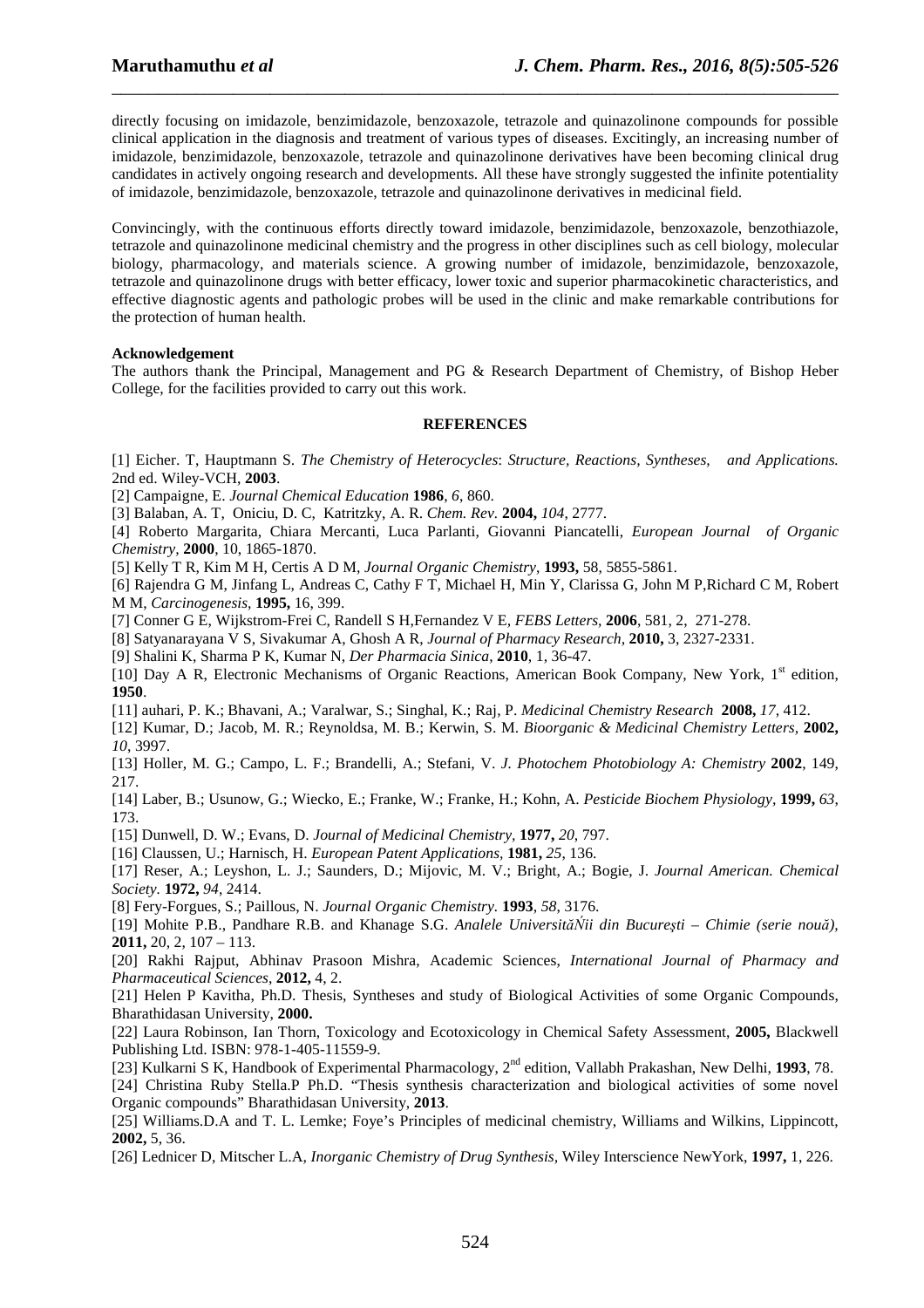[27] Deepika Sharma, B. Narasimhan, P. Kumar, V. Judge, R. Narang, E. De Clercq, J. Balzarini, *European Journal of Medicinal Chemistry*, **2009,** 44, 2347–2353.

\_\_\_\_\_\_\_\_\_\_\_\_\_\_\_\_\_\_\_\_\_\_\_\_\_\_\_\_\_\_\_\_\_\_\_\_\_\_\_\_\_\_\_\_\_\_\_\_\_\_\_\_\_\_\_\_\_\_\_\_\_\_\_\_\_\_\_\_\_\_\_\_\_\_\_\_\_\_

[28] Daniele Zampieri, M. G. Mamolo, L. Vio, E. Banfi, G. Scialino, M. Fermeglia, M. Ferrone *Bioorganic & Medicinal Chemistry,* **2007,** 15, 7444–7458.

[29] Shreenivas.M.T, B.E. Kumara Swamy, G.R. Srinivasa, B.S. Sherigara, *Der Pharma Chemica,* **2011**, 3, 2, 156- 161.

[30] Puratchikodya.A and M. Doble, *Bioorganic & Medicinal Chemistry,* **2007,** 15, 1083–1090.

[31] Yusuf Ozkay, I. Iskar, Z. Incesu, G. e. Akalin, *European Journal of Medicinal Chemistry,* **2010**, 3, 1-9.

[32] Cenzo Congiu., M. T. Cocco and V. Onnis, *Bioorganic & Medicinal Chemistry Letters,* **2008**, 18, 989–993.

[33] Preeti Gupta, S. Hameed, R. Jain, *European Journal of Medicinal Chemistry,* **2004,** 39,805–814.

[34] Jyoti Pandey, T. K. Vinod, V.S.Shyam, C.Vinita, S. Bhatnagar , S Sinha ,A.N. Gaikwad, R. P. Tripathi, *European Journal of Medicinal Chemistry,* **2009,** 44, 3350-3355.

[35] Farzin Hadizadeh, H. Hosseinzadeh, Vahideh-Sadat Motamed-Shariaty M. Seifib, S. Kazemi, *Iranian Journal of Pharmaceutics Research,* **2008,** 7, 1, 29-33.

[36] Sharma.D, B. Narasimhan, P. Kumar, V. Judge, R. Narang, E. De Clercq, J. Balzarini, *European Journal of Medicinal Chemistry*, **2009**, 44, 2347–2353.

[37] Kalpana bhandari, N. Srinivas, V. K. Marrapu, A. Verma, S. Srivastava, S. Gupta, *Bioorganic & Medicinal Chemistry Letters*, **2010**, 20, 291–293.

[38] Bhragual D D, Kumar N, Drabu S, *Journal of Chemical and Pharmaceutical Research,* **2010,** 2, 2, 345-349.

[39] Sivakumar.R, R. Pradeepchandran, K. N. Jayaveera, P. Kumarnallasivan, P.R.Vijaianand, R. *International Journal of Pharmaceutical Research,* **2011,** 3, 3. 19-31.

[40] Ramya.V, R. V. Shingalapur, K. M. Hosamani, R.S. Keri, *European Journal of Medicinal Chemistry,* **2009,** 44, 4244–4248.

[41] Achar. K. C.S, K.M.Hosamani, H.R.Seetharamareddy, *European Journal of Medicinal Chemistry,* **2010,** 45, 2048–2054.

[42] Shingalapur.R.V, K. M. Hosamani, R.S. Keri, *European Journal of Medicinal Chemistry,* **2009,** 44, 4244– 4248.

[43] Michele Tonelli, M. Simone, B. Tasso, F. Novelli, V. Boido, *Bioorganic & Medicinal Chemistry,* **2010,** 18, 2937–2953.

[44] Brumagniez Nicole, Timur G, Jean L., Michele L., *European Patent No. 385850,* **1990.** 

[45] Braendstroem A, Lindberg E, Lennart P, Sunden G, *World Patent No. 9119712*, **1991.**

[46] Kohli P, Srivastava S D, Srivastava S K, *Journal of the Chinese Chemical Society,* **2007,** 54, 1003-1010.

[47] Laila A, Abou-zeid, *Saudi pharmaceutical journal,* **2008,** 16, 2,321-325.

[48] Balram Soni, Mahendra Singh Ranawat, Anil Bhandari and Rambabu Sharma, *International Journal of Drug Research and Technology*, **2012,** 2, 7, 479-485.

[49] Manish Kumar Gautam, Sonal, Neeraj Kant Sharma, Priyanka, Keshari Kishore Jha, *International Journal of ChemTech Research*, **2012,** 4, 2, 640-650.

[50] VidyaSagar. J, Srinivas A., Swathi K., Sarangapani M., *Journal of Chemical Pharmaceutical Research,* **2010,** 2, 2, 213-219.

[51] Reena M, Kiran G, Rajyalakshmi G, Venkateshwar J, Sarangapani M, *Acta Pharmaceutica Sinica,* **2010**, 45, 6,730-734.

[52] Srinivas Ampati, Vidyasagar J, Swathi K, Sarangapani M, *Journal of Chemical Pharmaceutical Research,* **2010,** 2, 2, 213-219

[53] Zafer Asim Kaplancikli, Gulhan Turan-Zitouni, Gilbert Revial, Kiymet Guven, *Archives of Pharmacal Research,* **2004,** 27, 11, 1081-1085.

[54] Dayakar Gadhe, Chilumula N.R., Gudipati R., Srinivas A., Manda S., *International Journal of Chemistry Research,* **2010**, 1, 2, 1-6.

[55] Garepalli S, Sarangapani M, Chilukala S, *Der Pharmacia Lettre,* **2011,** 3, 2, 427-432.

[56] Srinivas Ampati, Vidyasagar J, Swathi K, Sarangapani M, *Journal of Chemical Pharmaceutical Research,* **2010,** 2, 2, 213-219

[57] Akbay A, Oren I, Arpaci O T, Sener E A, Yalcin I, *Arzneim Forsch Drug Research,* **2003**, 53, 4, 266-271.

[58] Emine Oksuzoglu , Gulbas B T, Alper S, Arpaci O T, Ertan T, Yildiz I, Diril N Aki E S, Yalcin I, *J. Journal of Enzyme Inhibition and Medicinal Chemistry,* **2008,** 23, 1, 37-42.

[59] Dhayanithi Varadaraji, Syed S. Suban, Venkat R. Ramasamy, Kumaran Kubendiran, Jai Sankar K. G. Raguraman, Suchetha K. *Organic Communications* 3:3, **2010,** 45-56.

[60] Adnan A. Kadi, *Journal of Saudi Chemical Society*, **2011,** 15, 95–100.

[61] Umarani Natrajan, *Der Pharma Chemica,* **2010,** 2, 1, 159-167.

[62] Md Salahuddin, Sanjay Singh and S.M.Shantakumar*, Journal of chemistry,* **2009,** 2, 1,167-173.

[63] Mosaad Sayed Mohamed, Ramdan Ahmed ELDomany, Rania Helmy ABD EL-Hameed, *Acta Pharm.* **2009,**  59,145–158.'